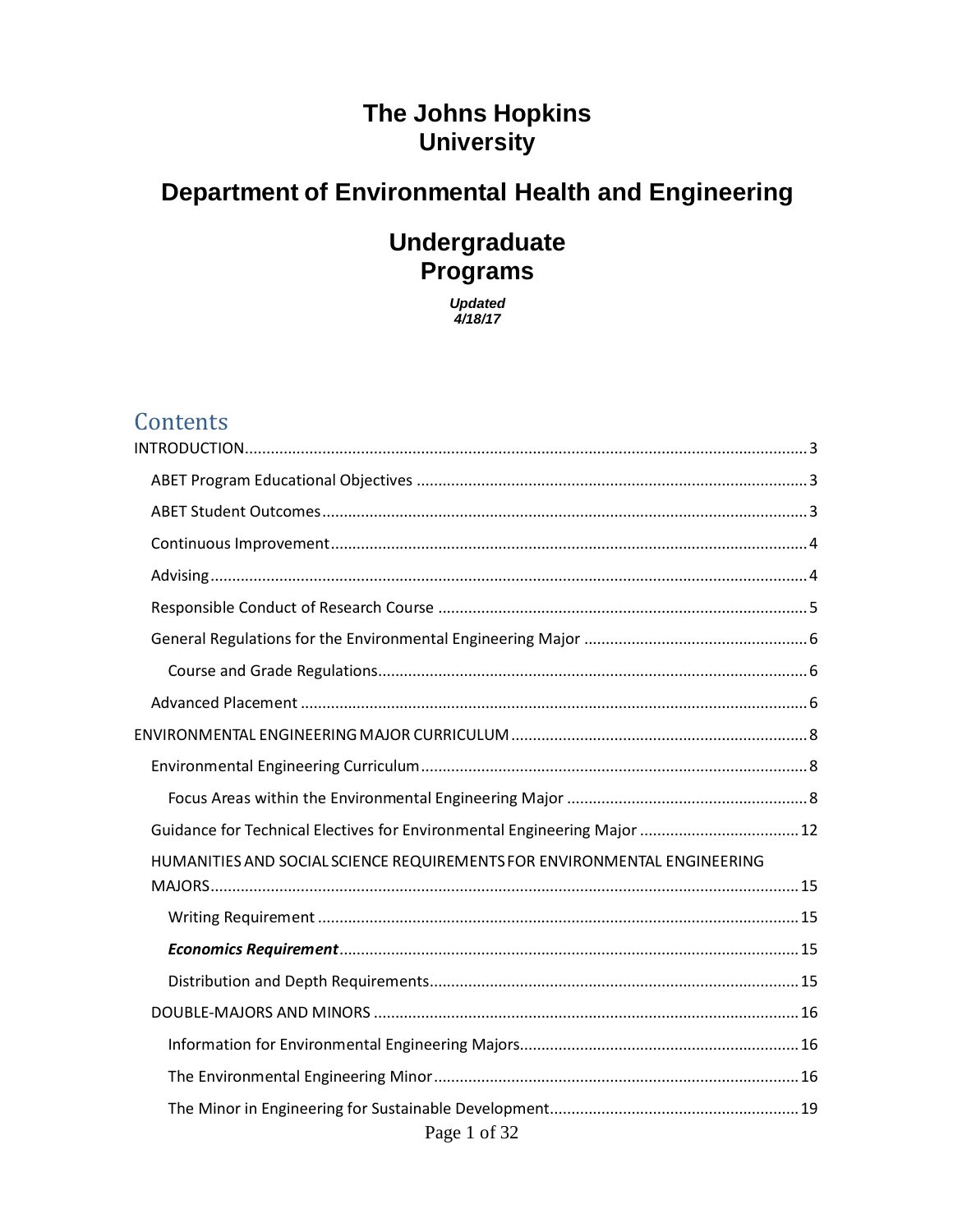| The Minor in Engineering for Sustainable Development Program Eligibility  20 |
|------------------------------------------------------------------------------|
|                                                                              |
|                                                                              |
|                                                                              |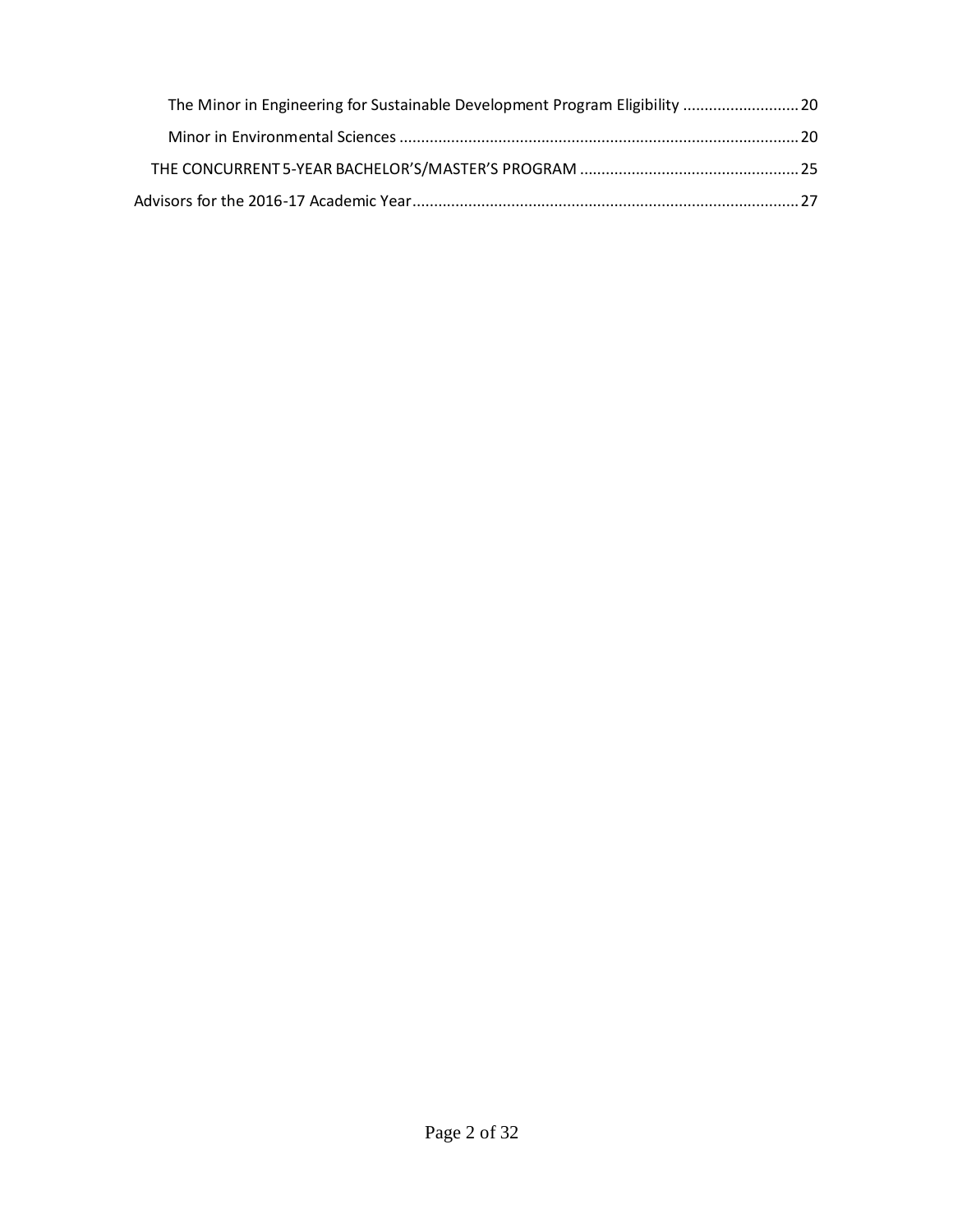## <span id="page-2-0"></span>INTRODUCTION

The field of Environmental Engineering is dedicated to the study and amelioration of environmental problems. Such problems are complex and multifaceted, and successful solutions must operate within the constraints imposed by societal concerns. As a result, the discipline of Environmental Engineering is a highly interdisciplinary endeavor.

#### **The Bachelor of Science in Environmental Engineering degree program is accredited by the Engineering Accreditation Commission of ABET, [http://www.abet.org.](http://www.abet.org/)**

Additional information from the Whiting School of Engineering regarding our ABET Accreditation can be found [here.](https://engineering.jhu.edu/undergraduate-studies/academic-policies-procedures-undergraduate/abet/)

#### <span id="page-2-1"></span>ABET Program Educational Objectives

The BSEE Program Educational Objectives focus on objectives that our graduates are expected to attain within a few years of graduation. The objectives were reviewed and approved by our external advisory committee in May 2015. The objectives are stated as follows:

The Program in Environment Engineering educates students to think critically, communicate clearly, and collaborate effectively as they apply the fundamental scientific principles of engineering to environmental problems. We emphasize the importance of intellectual growth, professional ethics, and service to society. Our graduates are prepared to be successful

(1) engineering professionals in private and governmental organizations, and

(2) students in the best graduate programs.

The objectives may be found on the Departmental web page, the WSE ABET web page and the Undergraduate Advising Manual (Appendix E).

#### <span id="page-2-2"></span>ABET Student Outcomes

Students graduating with a B.S. in Environmental Engineering will have demonstrated:

- (a) an ability to apply knowledge of mathematics, science, and engineering
- (b) an ability to design and conduct experiments, as well as to analyze and interpret data
- (c) an ability to design a system, component, or process to meet desired needs within realistic constraints such as economic, environmental, social, political, ethical, health and safety, manufacturability, and sustainability
- (d) an ability to function on multidisciplinary teams
- (e) an ability to identify, formulate, and solve engineering problems
- (f) an understanding of professional and ethical responsibility
- (g) an ability to communicate effectively
- (h) the broad education necessary to understand the impact of engineering solutions in a global, economic, environmental, and societal context
- a recognition of the need for, and an ability to engage in life-long learning
- (j) a knowledge of contemporary issues
- (k) an ability to use the techniques, skills, and modern engineering tools necessary for engineering practice;

*and,* the following specific Environmental Engineering outcomes: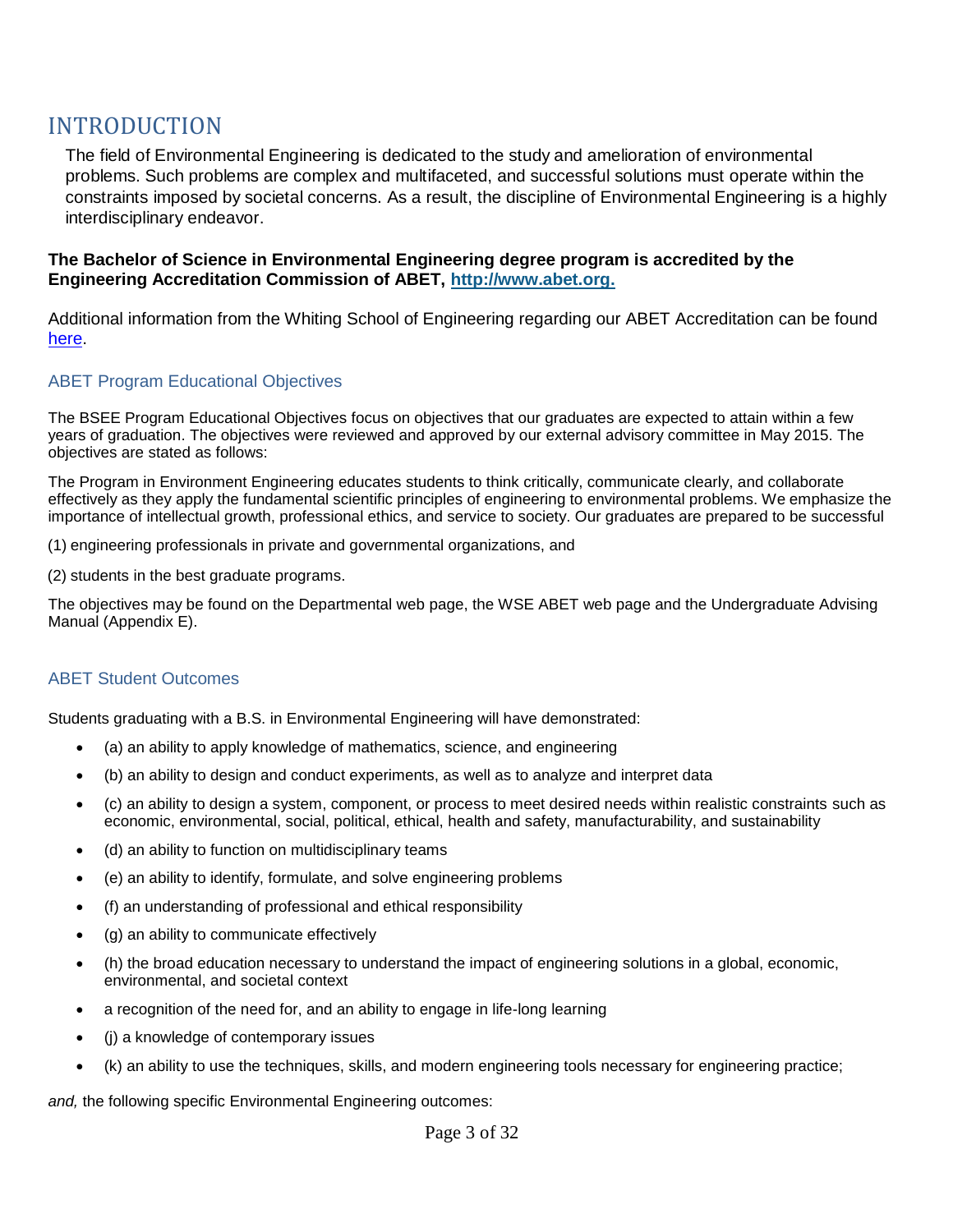- EE(1a) Understand and apply the principles upon which engineering practice is based: physical, chemical, and biological science
- EE(1b) Understand and apply the principles upon which engineering practice is based: mathematics and scientific computation
- EE(1c) Understand and apply the principles upon which engineering practice is based: economics
- EE(1d) Understand and apply the principles upon which engineering practice is based: engineering science
- EE(2) Have the knowledge and skills to design, conduct, and evaluate experiments
- EE(3) Understand the cross-media (air, water, earth) nature of environmental problems and the need for multidisciplinary approaches to their solution.
- EE(4) Be able to design systems, components, or processes that provide engineering solutions to environmental problems given realistic economic, social, political, ethical, health, safety, and sustainability constraints
- EE(5)- Demonstrate critical thinking skills and ability for independent study needed to engage in life-long learning
- EE(6) Possess the knowledge and skills to identify, formulate, and implement solutions to engineering problems using modern engineering tools and synthesizing different fields of knowledge
- EE(7) Can communicate both orally and in writing, and effectively function in multidisciplinary teams
- EE(8) Understand contemporary issues, the social nature of environmental problems, and the context in which environmental engineering is practiced in modern society
- EE(9) Have access to specialized training through coursework and research
- EE(10) Understand professional ethics and the value of service through participation in technical activities and in professional organizations

#### <span id="page-3-0"></span>Continuous Improvement

The Department of Environmental Health and Engineering strives to continuously improve its curriculum by using performance criteria to regularly assess its program educational objectives (what skills it expects its students to demonstrate). The environmental engineering program uses the results of each assessment to continuously improve upon its curriculum and thus ensure that it is meeting the needs of its students.

Our program was implemented for the first time during the 2002-2003 academic year and is intended to provide a strong foundation in the physical, chemical and biological sciences, as well as in mathematics, engineering science and engineering design. It is broad and flexible enough to accommodate students with a variety of interests in Environmental Engineering. This training should provide an ideal preparation for future employment in business or industry or for subsequent training at the graduate level, either in Environmental Engineering or in a field such as environmental law, public health, or medicine. Advanced training through participation in a senior design project involves synthesizing information from more than one field to solve real-world problems.

#### <span id="page-3-1"></span>Advising

If you have questions about any of our EHE undergraduate degree programs please contact:

#### **Marsha Wills-Karp [\(mwkarp@jhu.edu\)](mailto:mwkarp@jhu.edu) or Professor Ben Hobbs [\(bhobbs@jhu.edu\)](mailto:bhobbs@jhu.edu)**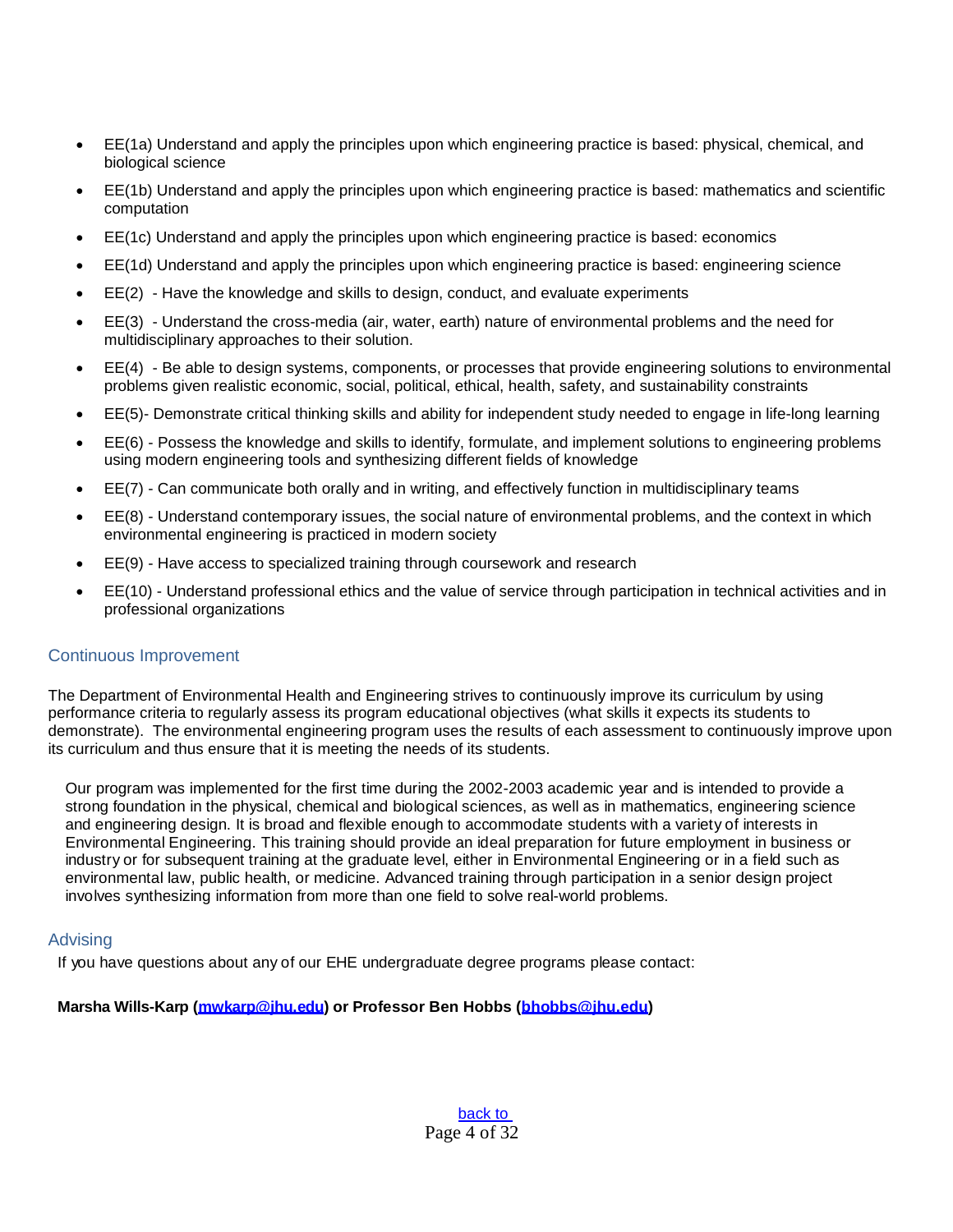#### top

All undergraduate students majoring in Environmental Engineering must follow a program approved by a faculty member in the Department who is appointed as the student's advisor. It is the responsibility of the student to initiate and attend regular meetings with the advisor.

Each student must meet with his/her advisor at least twice a semester to:

- $\Box$  plan or make changes to his/her course schedule,
- discuss requirements for the major, and
- discuss any problems that relate to academics or academic performance.

NOTE: All Environmental Engineering Majors must fill out and obtain their advisor's signature on a checkout sheet at the beginning of each semester. Submit signed check out sheets to EHE in person (Ames Hall 313) or via email [\(mailto:ehe\\_wse@jhu.edu\)](mailto:ehe_wse@jhu.edu) prior to registering each semester.

Note **that undergraduate advising week is the week BEFORE undergraduate registration week.** Please schedule an appointment with your advisor to ensure you are able to review your progress and course selection plans prior to the undergraduate registration week. For more information on how to register, important announcements, and deadlines please visit<http://web.jhu.edu/registrar>

#### <span id="page-4-0"></span>Responsible Conduct of Research Course

Please visit the WSE Advising Office website for details: <http://engineering.jhu.edu/wse-research/resources-policies-forms/responsible-conduct-of-research/>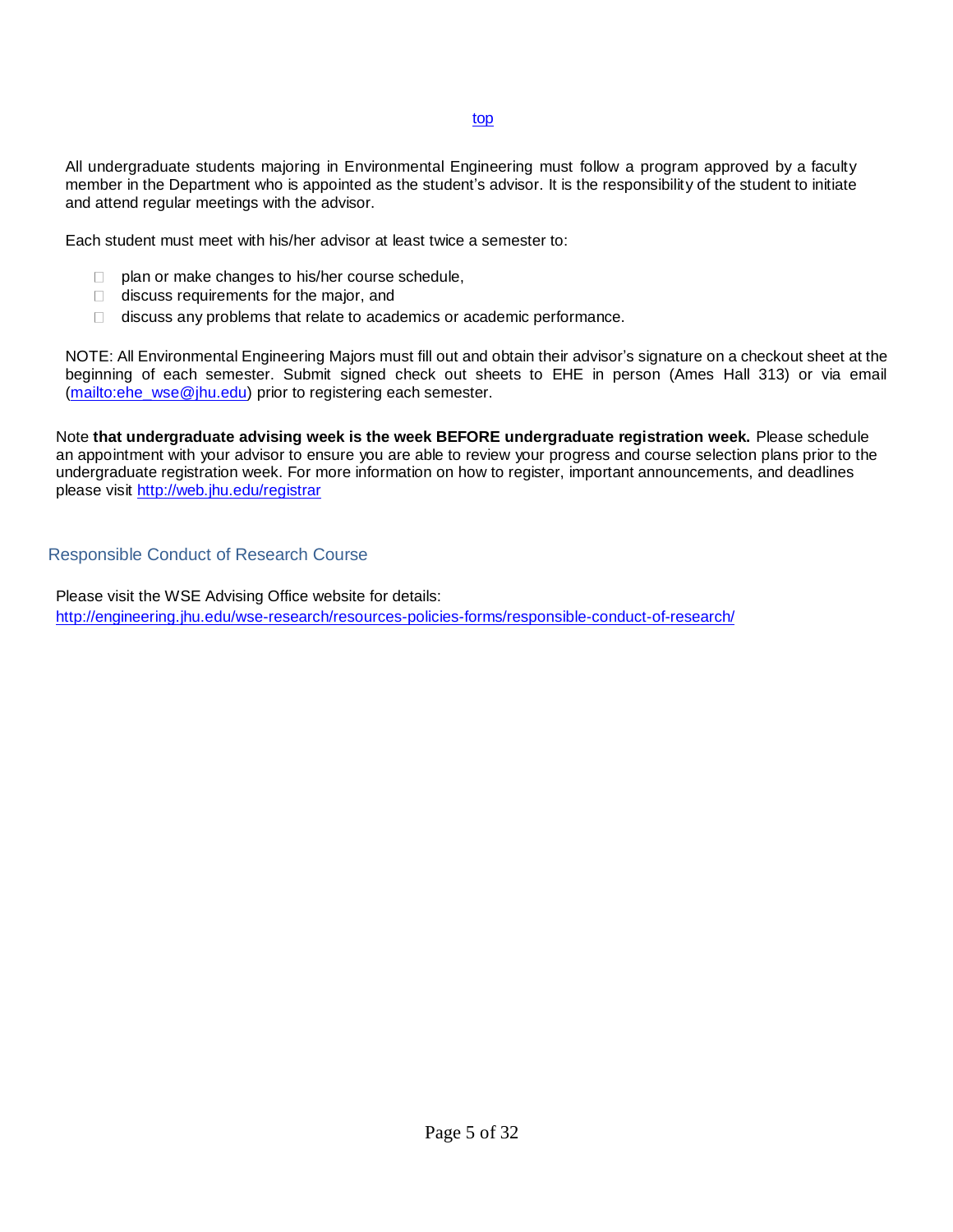#### back to top

### <span id="page-5-0"></span>General Regulations for the Environmental Engineering Major

All undergraduate students majoring in Environmental Engineering must follow a program approved by a faculty member in the department who is appointed as the student's advisor.

### <span id="page-5-1"></span>Course and Grade Regulations

The Department of Environmental Health and Engineering requires that:

- $\Box$ all courses taken after the first semester of the freshman year and counted toward the 125 credits required for Environmental Engineering be taken for a letter grade (that is, they may not be taken with the Satisfactory/Unsatisfactory option). The University regulations can be found in the JHU catalog. Whereas the University allows one S/U course each semester *outside the student's major*, the department does not allow any S/U courses (except those in the first semester of the Freshman year) to count toward the requirements for graduation.
- □ grades of C- or better be obtained in all required Engineering, Mathematics and Science courses (i.e., grades of D or D+ will not be accepted). This also applies to required electives in those three areas. No more than ten D credits may be counted toward graduation requirements.
- □ no more than 12 credits completed prior to matriculation or in summer sessions at other accredited colleges or universities may be accepted. Transfer students are not subject to this restriction. They must obtain credit for courses they wish to transfer during their first year at Hopkins. University regulations also require a minimum of two years residence for a Hopkins degree.

#### <span id="page-5-2"></span>Advanced Placement

The Whiting School's Office of Academic Affairs decides what AP credits can be counted toward an engineering degree. Please visit the link below if you have questions about your AP credits: <http://engineering.jhu.edu/undergraduate-studies/academic-policies-procedures-undergraduate/>

### CHEMISTRY:

A score of four or five on the AP Chemistry exam exempts a student from taking the Intro Chemistry I and II sequence (030.101, 030.102). In that case, Chemistry Lab is waived. Students with AP Chemistry are encouraged to enroll in 030.103 Applied Chemical Equilibrium and Reactivity with Lab to ensure a solid foundation in college level chemistry.

### PHYSICS:

A score of four or five on Physics C (parts one and two) exempts a student from the Physics I and II sequence (171.101, 171.102), **but the corresponding Physics Labs (173.111, 173.112) are required.** No AP credit is awarded for Physics B. For additional information about AP credits, please consult your Engineering

101 Program Planning Guide provided by the Whiting School of Engineering. Note: AP credit for Physics I or II is 4 credits each, whereas Physics I and II with lab at JHU are 5 credits each. For students with AP credit, this means that an additional course in Physics must be taken to make up for the 1 or 2 credit shortfall in the Physics credits.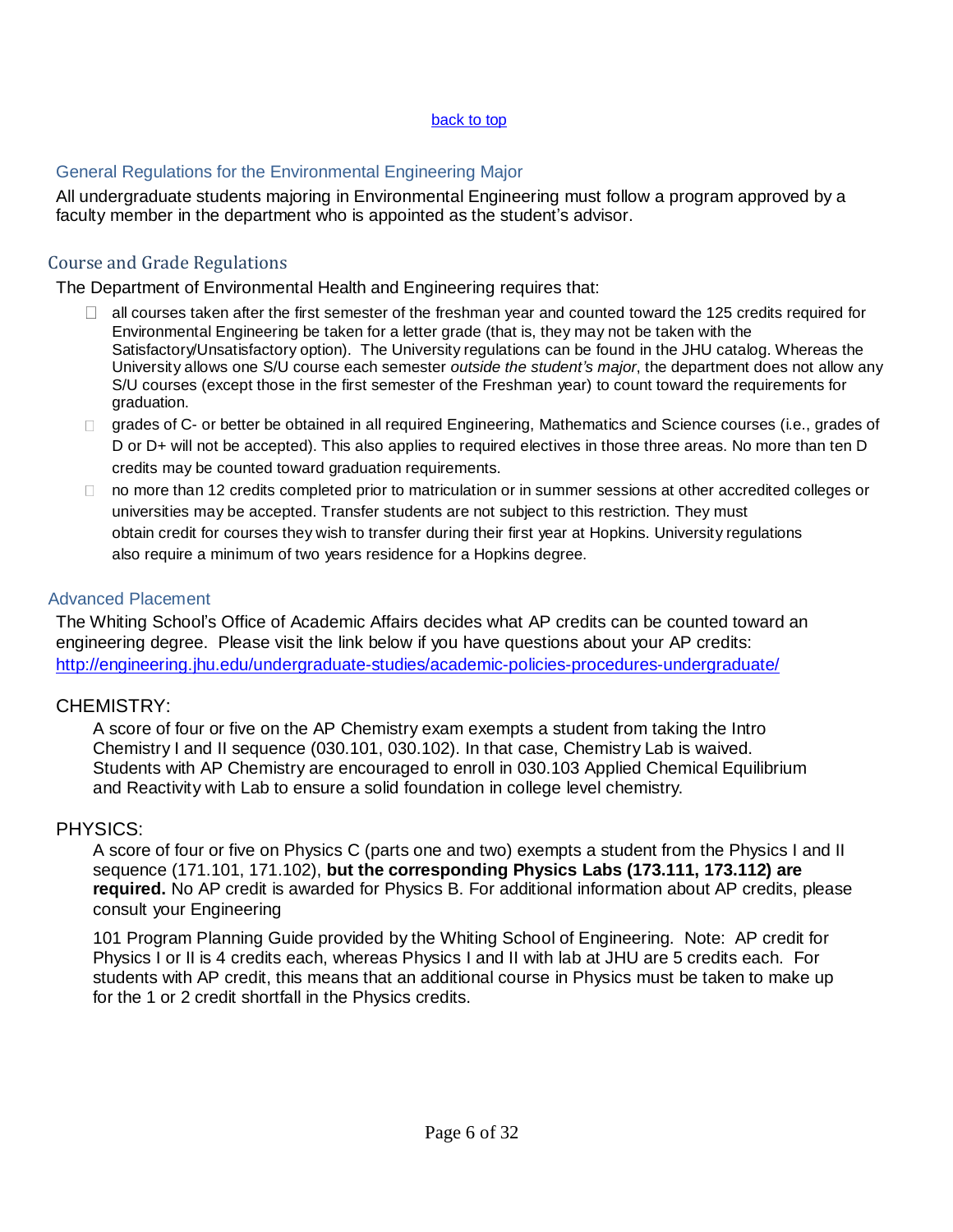## BIOLOGY:

AP Biology credits may only count towards satisfying an introductory required biology class (100 level). Please note that AP Biology credits may not satisfy the Ecology course requirement.

AP credits may not count towards Humanities and Sciences or replace Statistics courses.

back to top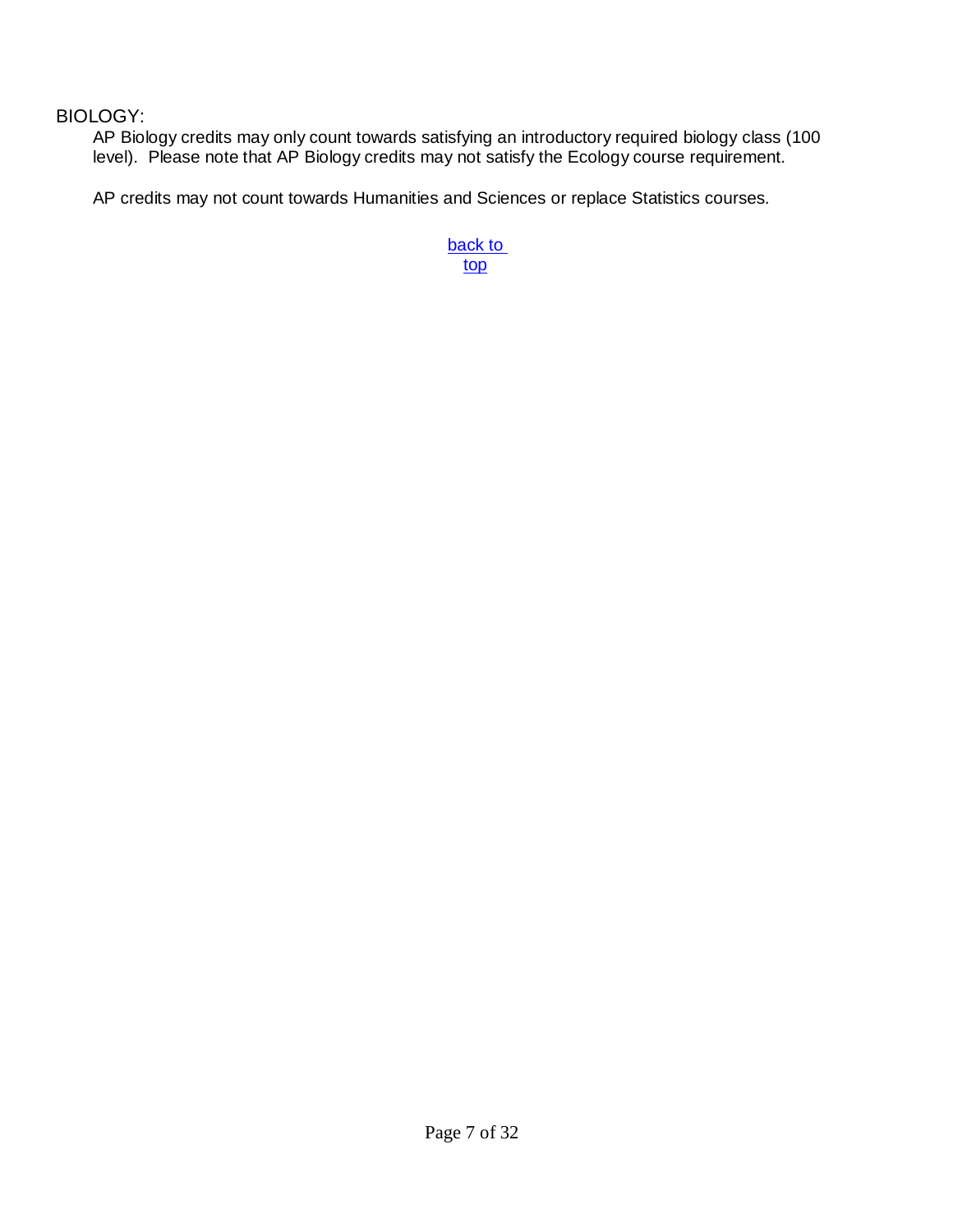# <span id="page-7-0"></span>ENVIRONMENTAL ENGINEERING MAJOR CURRICULUM

## <span id="page-7-1"></span>Environmental Engineering Curriculum

With the assistance of a faculty advisor, each student will plan a curriculum suited to his or her ultimate career goals. The program also encourages individual study and research.

### <span id="page-7-2"></span>Focus Areas within the Environmental Engineering Major

Students must select among four different focus areas:

- Environmental Management and Economics
- Environmental Engineering Science
- Environmental Transport
- Environmental Health Engineering

The Environmental Engineering curriculum is structured as follows, and involves a total of 125 credits:

#### Mathematics (M) with a focus on applications (19 credits)

#### *Required Courses:*

- 110.108 Calculus I (Physical Sciences and Engineering)
- 110.109 Calculus II (Physical Sciences and Engineering)
- 110.202 Calculus III (Physical Sciences and Engineering) or 110.211 Honors Multivariable Calculus and Linear Algebra
- 550.291 Linear Algebra and Differential Equations or 110.302 Differential Equations with Applications
- An advanced course (300 level or higher) in probability and statistics (The Department of Applied
- Mathematics and Statistics offers a number of suitable courses)

#### Basic Science (BS) (24-25 credits)

*Required Courses:*

- 171.101 General Physics for Physical Science Majors I
- 171.102 General Physics for Physical Science Majors II
- 173.111 General Physics Laboratory I
- 173.112 General Physics Laboratory II
- One year of introductory chemistry (e.g., 030.101 Introductory Chemistry I and 030.102 Introductory Chemistry II)
- 030.105 Introductory Chemistry Laboratory I
- 030.106 Introductory Chemistry Laboratory II
- 570.205 Ecology
- An additional course in the biological sciences, such as 020.151 General Biology I, or 570.328 Geography and Ecology of Plants.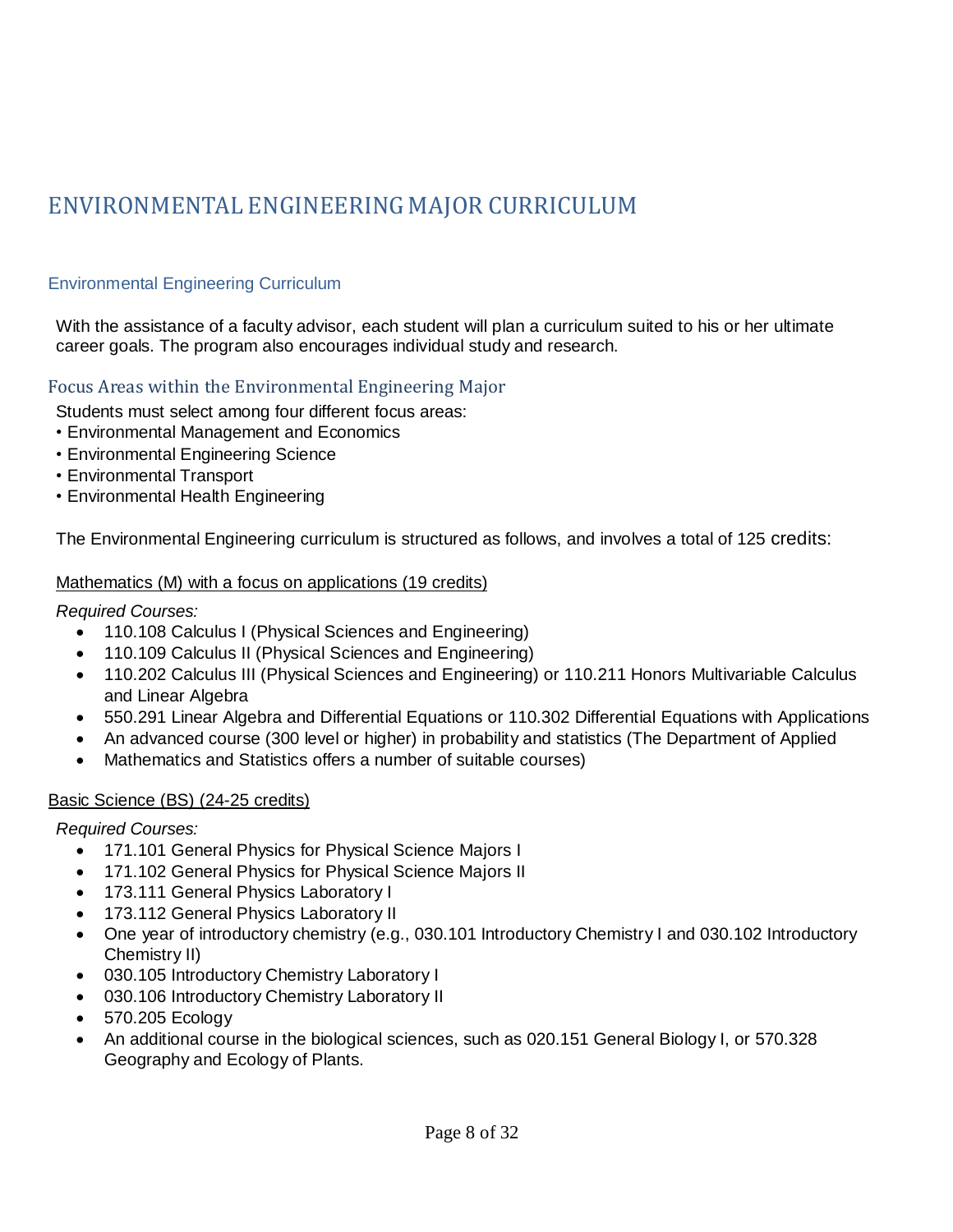*Note*: Premedical students could substitute 020.305 Biochemistry, 020.315 Biochemistry Laboratory, 020.306 Cell Biology, and 020.316 Cell Biology Laboratory, for Ecology or General Biology. Premedical students should also take additional chemistry courses as electives, such as 030.205 Introductory Organic Chemistry I, 030.206 Introductory Organic Chemistry II, and 030.225 Organic Chemistry Laboratory.

## Humanities and Social Sciences (HS) (18 credits)

A minimum of six courses totaling 18 credits in Humanities or Social Sciences (catalog code H or S). The six courses must include 1) one course that specifically develops writing skills (e.g., a how to write class), 2) 570.334 Engineering Microeconomics, and 3) four additional H&S courses with at least two at the 300 level or higher. 570.404 and/or 570.406 can be taken as part of these requirements. Please note that the writing course will fulfill one of the two writing intensive courses required by the university (W courses). Note also that most medical schools require a year of English literature and/or composition.

*Required course:*

570.334 Engineering Microeconomics

*Elective examples from EHE:*

- 570.406 Environmental History
- 570.427 Natural Resources, Society, and Environment

*Writing course examples:*

- 220.146 (H, W) Introduction to Science Writing
- 220.202 (H, W) Introduction to Nonfiction
- 060.113 or 060.114 Expository Writing (either one; both cannot be counted for H/S credit)
- 220.105 or 220.106 Introduction to Fiction and Poetry I

### General Engineering (GE) (16 credits)

*Required courses:*

- 570.108 Introduction to Environmental Engineering
- An introductory course in computing (570.210, Introduction to Computation and Mathematical Modeling or an equivalent course)
- A course in thermodynamics (e.g., 540.203 Engineering Thermodynamics, 510.312 Physical Chemistry of Materials I: Thermodynamics, or 530.231 Mechanical Engineering Thermodynamics)
- A course in Statics (either 560.201 Statics and Mechanics of Materials or 530.201 Statics and Mechanics of Materials)
- 570.351 Introduction to Fluid Mechanics

### Design Experience and Engineering Laboratory (D) (9 credits)

*Required courses:*

- 570.305 Environmental Engineering Systems Design
- 570.419, 570.421 Environmental Engineering Design I, II

The Design and Synthesis sequence is a five-credit project course (2 credits fall semester, 3 credits spring semester) and involves a comprehensive study of the engineering design process from problem definition to final design. The course involves team projects that include written and oral presentations. Students will form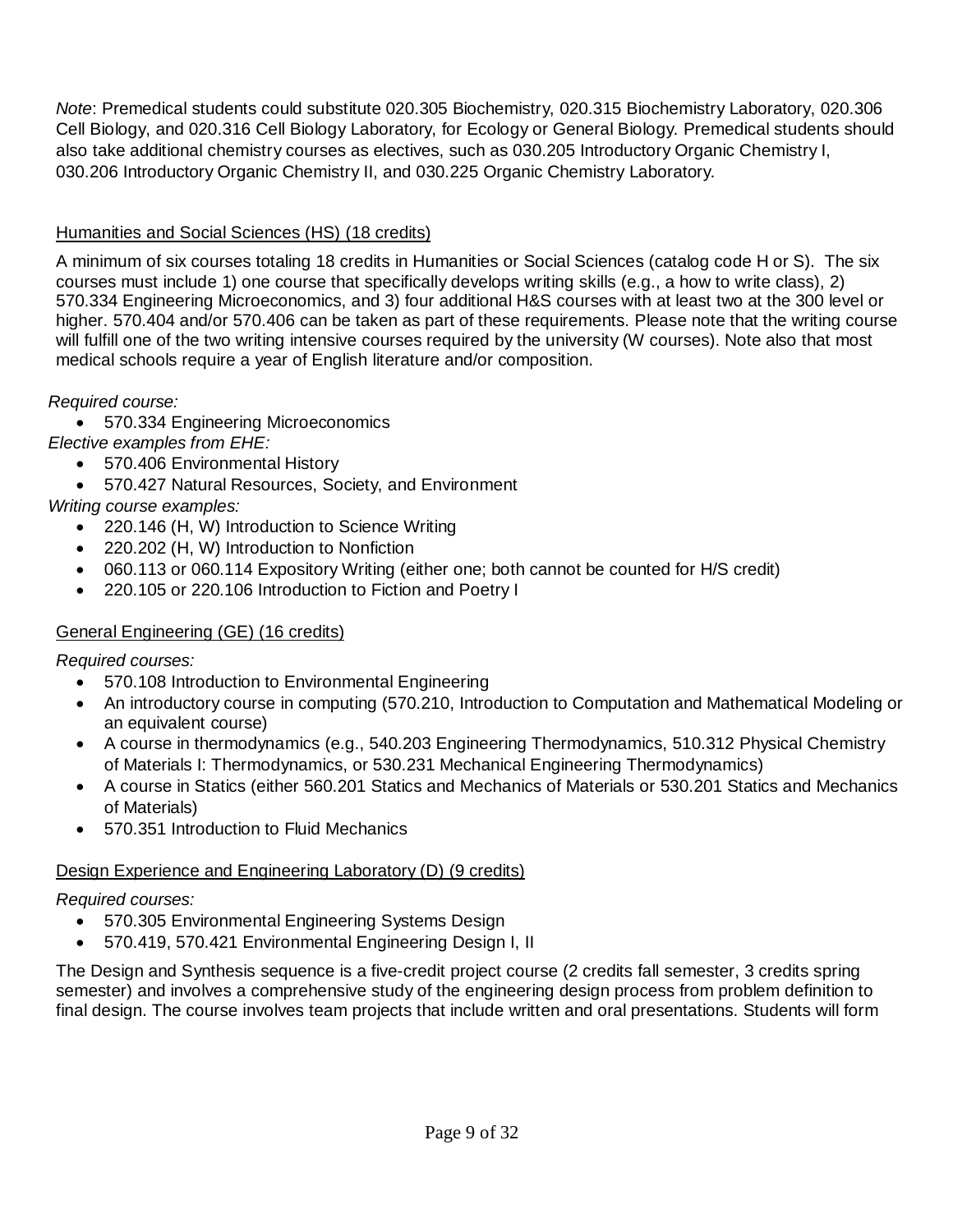small teams that will work with local companies or government agencies in executing the project. Prerequisite: senior standing in Environmental Engineering.

Environmental Engineering Requirements (EER) (27 credits)

*Required courses* (12 credits):

- 570.239 Current and Emerging Environmental Issues
- 570.303 Environmental Engineering Principles and Applications
- 570.304 Environmental Engineering and Science Laboratory
- 570.353 Hydrology

## *Environmental Engineering Electives* (EEE) (15 credits):

Students need to take a total of 5 EE electives (totaling 15 credits.) They should take:

- at least 2 EE electives in one focus area
- 1 EE elective in each of 2 other focus areas
- The 5th EE elective course can be in any of the four focus areas.

### Courses to be selected in consultation with advisor. **Any changes in courses must be accompanied by a Waiver/Substitution Form.**

Environmental Management and Economics (Note: 600 level courses require permission of instructor)

- 570.418/618 Multiobjective Programming and Planning
- 570.496 Optimization Models in Environmental Systems
- 570.497 Risk & Decision Analysis (Not offered Fall 2016)
- 570.490 Solid Waste Engineering and Management
- 570.491 Hazardous Waste Engineering and Management
- Environmental Engineering Science
	- 570.411 Engineering Microbiology
	- 570.442 Environmental Organic Chemistry
	- 570.443 Aquatic Chemistry

## Environmental Transport

- 270.405 Modeling the Hydrologic Cycle
- 570.412 Landscape Hydrology
- 570.647 Hydrologic Transport in the Environment
- 570.657 Air Pollution

## Environmental Health Engineering

- 182.625 Principles of Occupational and Environmental Hygiene<sup>\*</sup>
- 182.638 Environmental and Health Concerns in Water Use and Reuse\*
- 280.350 Fundamentals of Epidemiology
- 221.624 Urban Health in Developing Countries\*
- 180.600 Water and Sanitation in Tropical Environments\*

\* These courses are offered on the Bloomberg School of Public Health campus.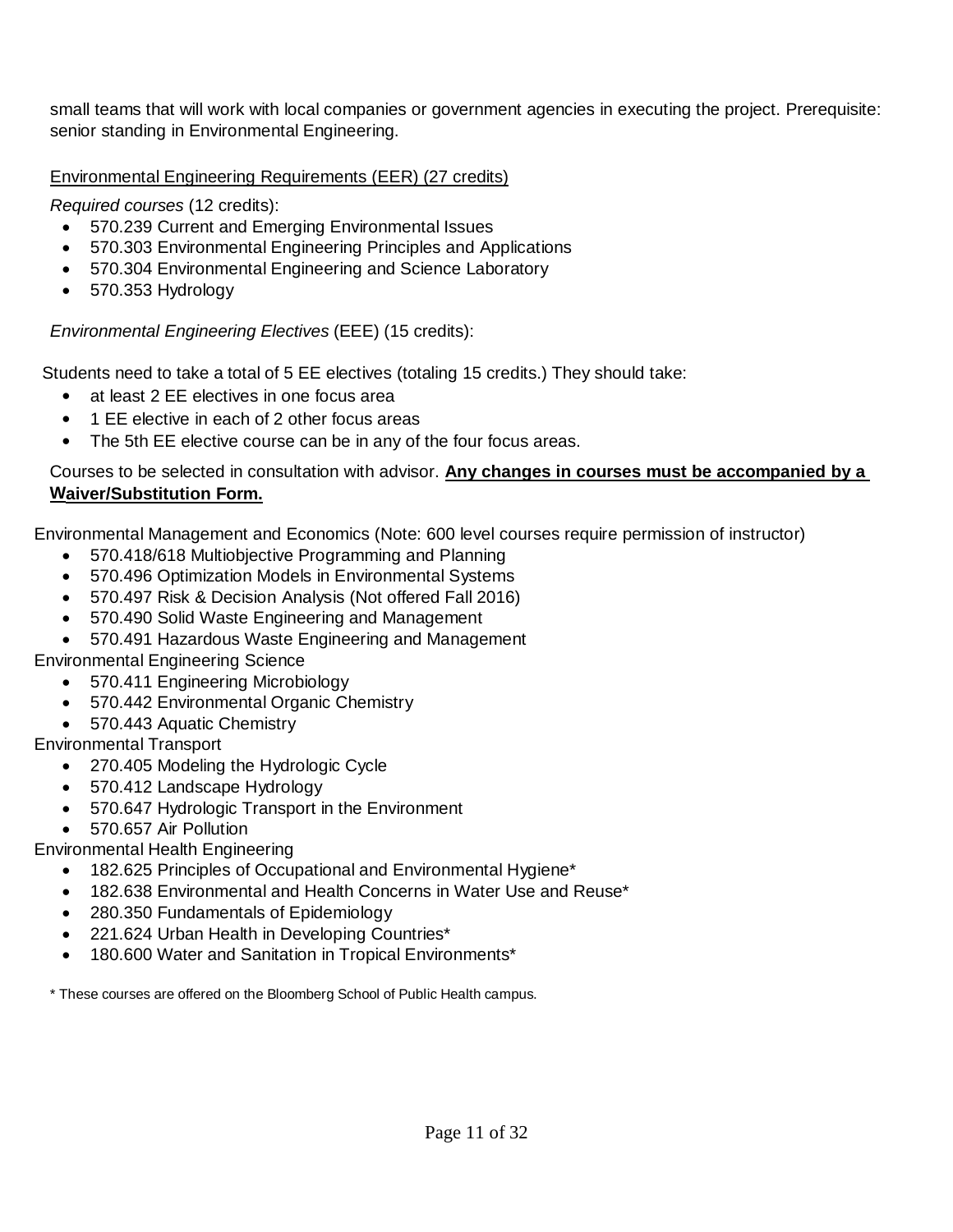### Technical Electives (TE) (minimum of 12 credits) (selected in consultation with an advisor)

- At least three (E), (Q) or (N) courses at or above the 300 level subject to approval by the department and totaling at least twelve credits. (For ABET requirements at least one from: Solid Waste; Hazardous Waste; Air Pollution; Environmental Health Engineering, if not satisfied as part of the Environmental Engineering electives.)
- Up to six credits of independent study or research may be applied toward engineering requirements (e.g. 570.501/502 Undergraduate Research, 570.505 Undergraduate Independent Study, or 570.499 Senior Thesis). Note earlier comments for premed majors.

It is strongly recommended that students take additional advanced classes in computing and numerical methods. Environmental Engineering Science students are strongly encouraged to take at least one course in organic chemistry (e.g., 030.205 Introductory Organic Chemistry I). The organic chemistry course will meet the Technical Elective requirement.

### <span id="page-10-0"></span>Guidance for Technical Electives for Environmental Engineering Major

1. Technical electives (TEs) are intended to provide students with courses with technical content and extend mastery in appropriate subject matter.

2. TEs require use of fundamental science or mathematics, have appropriate prerequisites (e.g., universitylevel calculus, physics, chemistry, or other N or Q courses) and generally at a 300 level or higher.

3. TEs must have the appropriate level of rigor which is defined as encompassing both of the following

requirements: (a) 5-10 homework assignments; and (b) a culminating project (final project, group project, paper) or final examination. Lecture-only classes (no homework or exams) will not qualify as a TE for the EE major.

4. TEs require accumulation and depth of analytical skill or knowledge. In general, this precludes survey courses or courses that have no technical prerequisites that are taught by multiple professors or a series of guest lecturers, or cover a broad spectrum of a topic instead of building mastery in one area.

Exceptions are possible only with the approval of either the Departmental Chair or Director of Undergraduate Studies.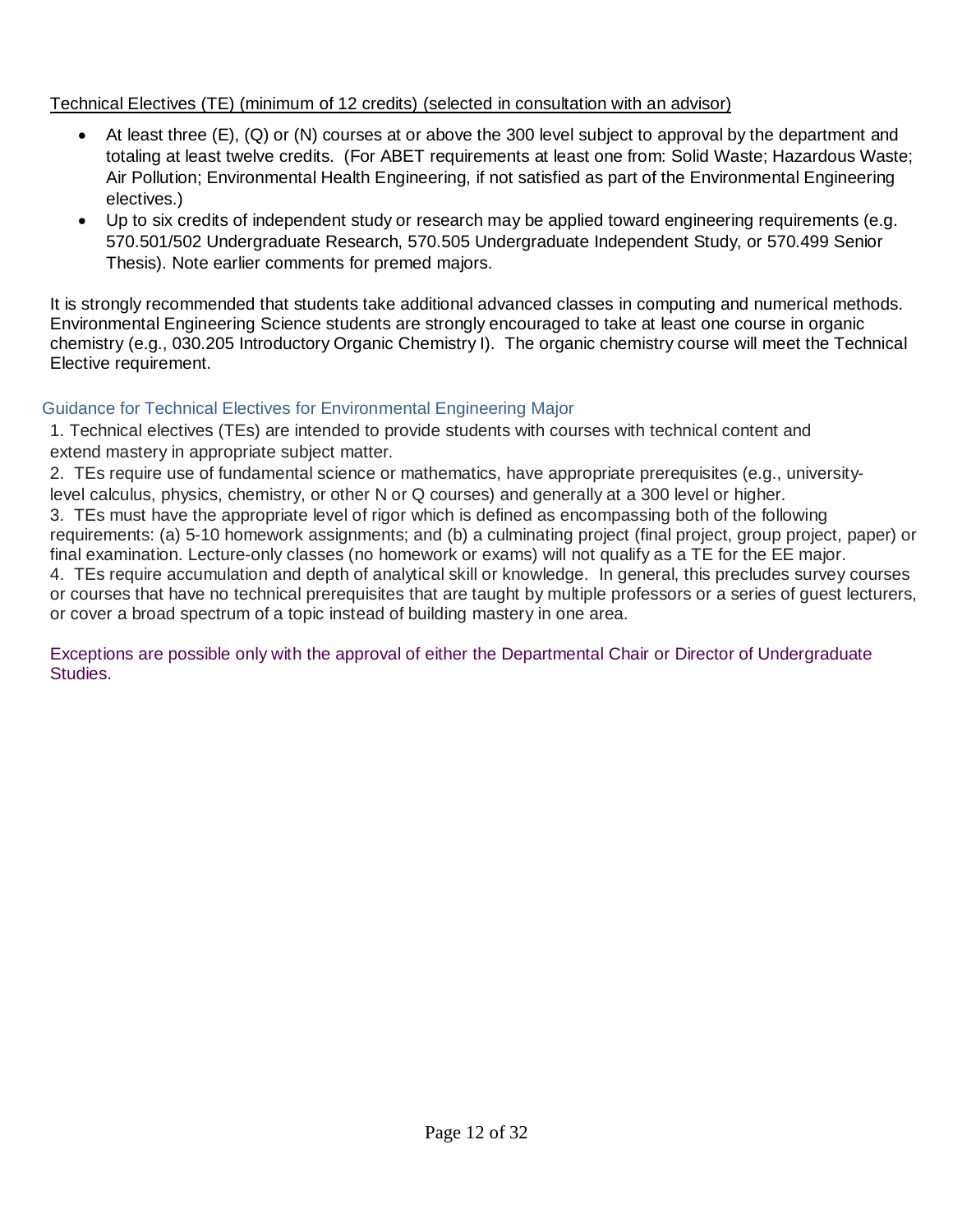## *Sample Environmental Engineering Program*

This program satisfies the Environmental Engineering BS with a concentration area in environmental engineering science. This program is based on the assumption that students have not previously completed A.P. courses in Calculus, Physics, Chemistry, etc.

| First year-                                                                                                 |                      |
|-------------------------------------------------------------------------------------------------------------|----------------------|
| Semester 1                                                                                                  |                      |
| 110.108 Calculus I (Physical Sciences and Engineering)                                                      | 4(M)                 |
| 030.101 Introductory Chemistry I<br>030.105 Introductory Chemistry Laboratory I                             | $3$ (BS)<br>$1$ (BS) |
| 570.108 Introduction to Environmental Engineering                                                           | 3(GE)                |
| H/S Elective 1                                                                                              | 3(HS)                |
| Total                                                                                                       | 14                   |
| Semester <sub>2</sub>                                                                                       |                      |
| 110.109 Calculus II (Physical Sciences and Engineering)                                                     | 4 (M)                |
| 030.102 Introductory Chemistry II                                                                           | $3$ (BS)             |
| 030.106 Introductory Chemistry Laboratory II<br>171.101 General Physics for Physical Sciences Majors I      | $1$ (BS)<br>4 (BS)   |
| 173.111 General Physics Laboratory I                                                                        | $1$ (BS)             |
| 570.210 Intro. to Computation and Math. Modeling                                                            | 3(GE)                |
| Total                                                                                                       | 16 (Annual 30)       |
| Second year                                                                                                 |                      |
| Semester 1                                                                                                  |                      |
| 550.291 Linear Algebra and Differential Equations<br>171.103 General Physics for Physical Science Majors II | $4 \, (M)$<br>4 (BS) |
| 173.112 General Physics Laboratory II                                                                       | $1$ (BS)             |
| 560.201 Statics and Mechanics of Materials                                                                  | 4 (GE)               |
| 570.205 Ecology                                                                                             | $3$ (BS)             |
| Total                                                                                                       | 16                   |
| Semester 2                                                                                                  |                      |
| 110.202 Calculus III (Calculus of Several Variables)                                                        | 4(M)                 |
| 510.312 Physical Chemistry of Materials I: Thermodynamics 3 (GE)                                            |                      |
| 570.239 Current and Emerging Environmental Issues<br>H/S Elective 2                                         | $3$ (EER)            |
| H/S Elective 3                                                                                              | $3$ (HS)<br>3(HS)    |
|                                                                                                             |                      |
| Total                                                                                                       | 16 (Annual 32)       |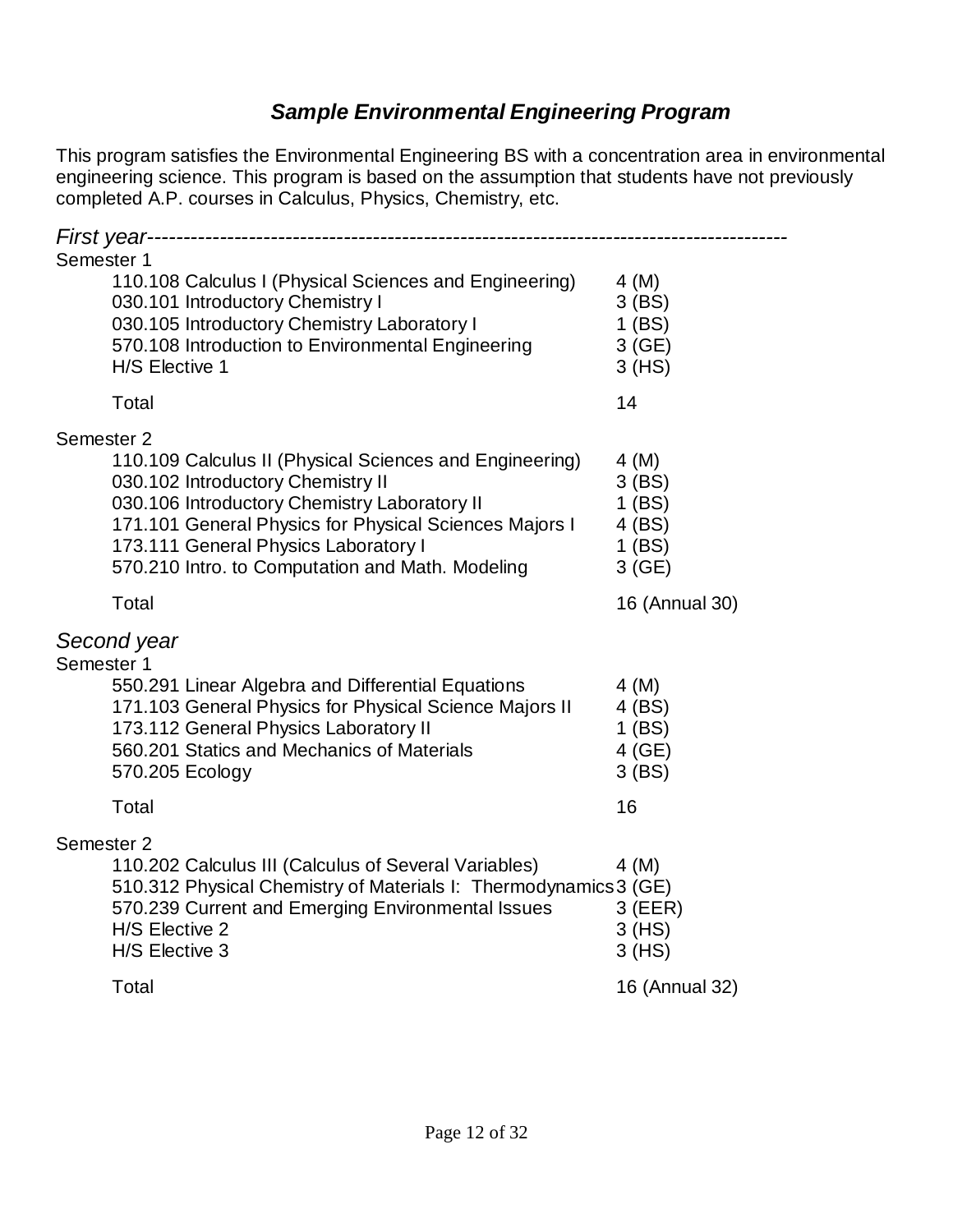# *Sample Environmental Engineering Program Cont.*

| Third year                                                                                                                                                                                                                                                                                  |                                                                         |
|---------------------------------------------------------------------------------------------------------------------------------------------------------------------------------------------------------------------------------------------------------------------------------------------|-------------------------------------------------------------------------|
| Semester 1<br>570.303 Environmental Engineering Principles and Applications 3 (EER)<br>570.305 Environmental Engineering Systems Design<br>570.334 Engineering Microeconomics<br>570.351 Introduction to Fluid Mechanics<br><b>Environmental Engineering or Technical Elective</b>          | 4 (D)<br>3 (HS Elective 4)<br>3(GE)<br>3 (EEE or                        |
| TE) Total                                                                                                                                                                                                                                                                                   | 16                                                                      |
| Semester 2<br><b>Probability/Statistics course</b><br>020.151 General Biology<br>570.304 Environmental Engineering and Science Lab.<br>Elective 5<br><b>Environmental Engineering 3</b><br><b>TE) Technical Elective</b><br>TE)                                                             | 3(M)<br>$3$ (BS)<br>$3$ (EER) H/S<br>$3$ (HS)<br>3 (EEE or<br>3 (EEE or |
| Total                                                                                                                                                                                                                                                                                       | 18 (Annual 34)                                                          |
| Fourth year<br>Semester 1<br>570.353 Hydrology<br>570.419 Environmental Engineering Design I<br><b>Environmental Engineering or Technical Elective</b><br>or TE) Environmental Engineering or Technical Elective<br>(EEE or TE) Environmental Engineering or Technical<br>3 (EEE or TE)     | $3$ (EER)<br>2(D)<br>3 (EEE<br>3<br>Elective                            |
| Total                                                                                                                                                                                                                                                                                       | 14                                                                      |
| Semester 2<br>570.421 Environmental Engineering Design II<br>Elective 6<br><b>Environmental Engineering or Technical Elective</b><br>TE) Environmental Engineering or Technical Elective<br>TE) Environmental Engineering or Technical Elective<br>TE)                                      | 3 (D) H/S<br>3 (HS)<br>3 (EEE or<br>3 (EEE or<br>3 (EEE or              |
| Total                                                                                                                                                                                                                                                                                       | 15 (Annual 29)                                                          |
| Math (M) = 19 credits; Humanities and Social Sciences (HS) = 18 credits; Basic Science<br>$(BS) =$<br>24 credits; General Engineering (GE) = 16 credits; Environmental Engineering Requirement<br>$(EED) - 12$ crodite: Environmental Engineering Electives $(EEE) - 15$ crodite: Technical |                                                                         |

(EER) = 12 credits; Environmental Engineering Electives (EEE) = 15 credits; Technical Electives (TE) = 12 credits; Design (D) = 9 credits; **Total Credits = 125**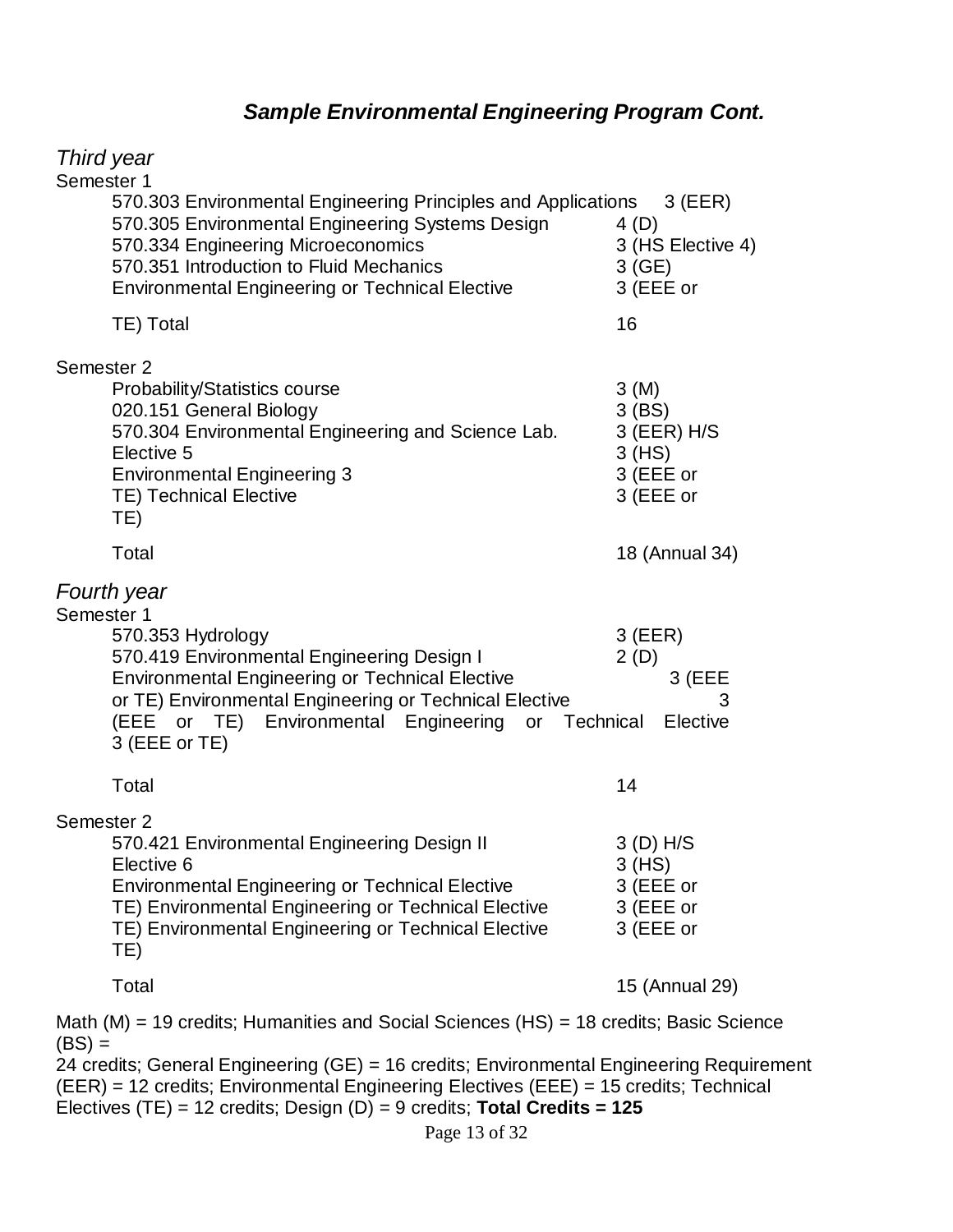#### <span id="page-13-0"></span>HUMANITIES AND SOCIAL SCIENCE REQUIREMENTSFOR ENVIRONMENTAL ENGINEERING MAJORS

The Whiting School of Engineering requires a minimum of six courses (each of at least three credits) in Humanities or Social Sciences (catalog code H or S).

Students taking elements of a foreign language are granted an H area designator for both semesters only if the second semester course is successfully completed (see the Johns Hopkins Catalog, page 43). For example, a student successfully completing 090.101 and 090.102 *Elementary German* would get 8 H credits. (Note that while four H credits are given for 090.102 alone, no H credits are given for 090.101 alone).

#### <span id="page-13-1"></span>Writing Requirement

Whiting School undergraduates must take two courses (6 credits) that carry the writing intensive (W) designation. You must work with your advisor to confirm that your courses are approved writing courses. One of the W courses must specifically develop writing skills as a "How to Write" course. Courses that satisfy this "How to Write" requirement include:

- 220.146 (H, W) Introduction to Science Writing
- 220.202 (H, W) Introduction to Nonfiction
- 060.113 or 060.114 Expository Writing (either one; both cannot be counted for H/S credit)
- 220.105 or 220.106 Introduction to Fiction and Poetry I

Students wishing to use any other course to satisfy this writing requirement must have written permission (an email is acceptable) from their advisor.

Note: EN.661.110 Professional [Communication](https://isis.jhu.edu/classes/results.aspx) for Science, Business and Industry is NOT a "How to Write Course." Additionally, it does not carry an "H" or "S" designator and may not be counted as an H/S elective.

#### <span id="page-13-2"></span>*Economics Requirement*

To help the student gain an appreciation of the broad economic context in which he/she will operate, one calculus-based introductory course in economics, 570.334 *Engineering Microeconomics*, is required.

### <span id="page-13-3"></span>Distribution and Depth Requirements

The Humanities and Social Science portion of the program is also of great importance in broadening the student's education and in stimulating the development of an inquisitive and critical mind. In addition to the two mandatory writing courses (one "How to Write and on simply designated W):

- four (4) elective courses in Humanities and Social Science courses must be chosen.
- They must be designated in ISIS H or S
- Two of these courses must be at the 300 level or higher.
- Environmental engineering majors are strongly encouraged to consider taking 570.404 and/or 570.406 as part of these requirements.
- With the approval of the student's advisor, intermediate level language courses may be taken to satisfy this depth requirement.
- The Whiting School (and the Department) allow the first two semesters of any elementary course in a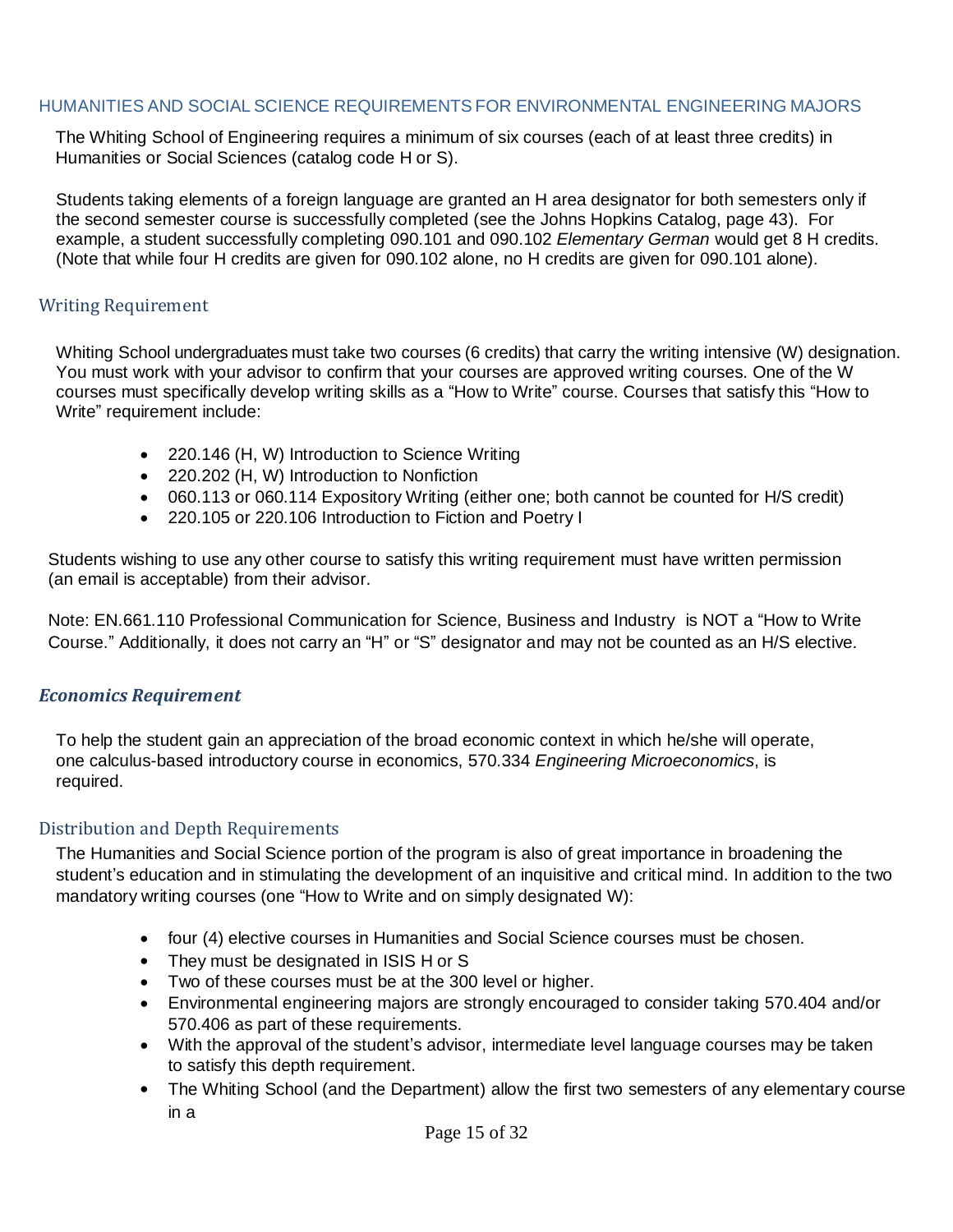$\circ$  foreign language to count toward the fulfillment of the H/S requirement as long as both semesters are successfully completed.

## *Summary*

In summary, the Environmental Engineering program requires:

- a minimum of six full courses (18 credits) in Humanities and Social Sciences
- one writing course (as defined above)
- one course in economics (570.334)
- four additional Humanities and Social Sciences courses, (two of which must be at the 300 level or higher)

## <span id="page-14-0"></span>DOUBLE-MAJORS AND MINORS

## <span id="page-14-1"></span>Information for Environmental Engineering Majors

Environmental Engineering majors may elect to double-major or to complete a minor from any department in the School of Engineering or the School of Arts and Sciences that offers one. Students wishing to pursue a double major should inform the Whiting School's Office of Academic Advising. It is the student's responsibility to ensure that all appropriate requirements are met (it is recommended that a faculty advisor from each major be asked to sign off on the student's planned academic program). Students wishing to pursue a minor should confer with the department through which the minor is offered to ascertain the exact requirements.

The minor in Entrepreneurship and Management focuses on business and management from a ultidisciplinary viewpoint and is designed to provide Hopkins engineering students with the knowledge and skills to become leaders in technology companies. Students interested in the Entrepreneurship and Management minor should contact the Center for Leadership Education [\(http://web.jhu.edu/leadership](http://web.jhu.edu/leadership) or cle@jhu.edu) for more information. More traditional subspecialty minors are available through the departments of Civil Engineering, Computer Science, and Applied Mathematics and Statistics.

## <span id="page-14-2"></span>The Environmental Engineering Minor

Environmental engineering has become an important part of engineering practice in most engineering fields and across a professional spectrum from the private sector through governmental agencies to academia. An

undergraduate minor in environmental engineering has been established to enable engineering students to pursue an interest in this field and to incorporate aspects of environmental engineering into their own careers in other engineering disciplines. Students in any undergraduate engineering major in the GWC Whiting School of Engineering are eligible for admission to the program, which is administered through the Department of Environmental Health and Engineering (EHE). Students in undergraduate majors other than engineering can enroll in the Environmental Science minor, also offered by the Department of Environmental Health and Engineering.

Each student in the Environmental Engineering Minor program will be assigned an advisor in the Department of Environmental Health and Engineering to work with them in developing a program that meets the requirements for the minor that is consistent with the educational requirements of their major field of

engineering study. Requirements of the Minor Program consist of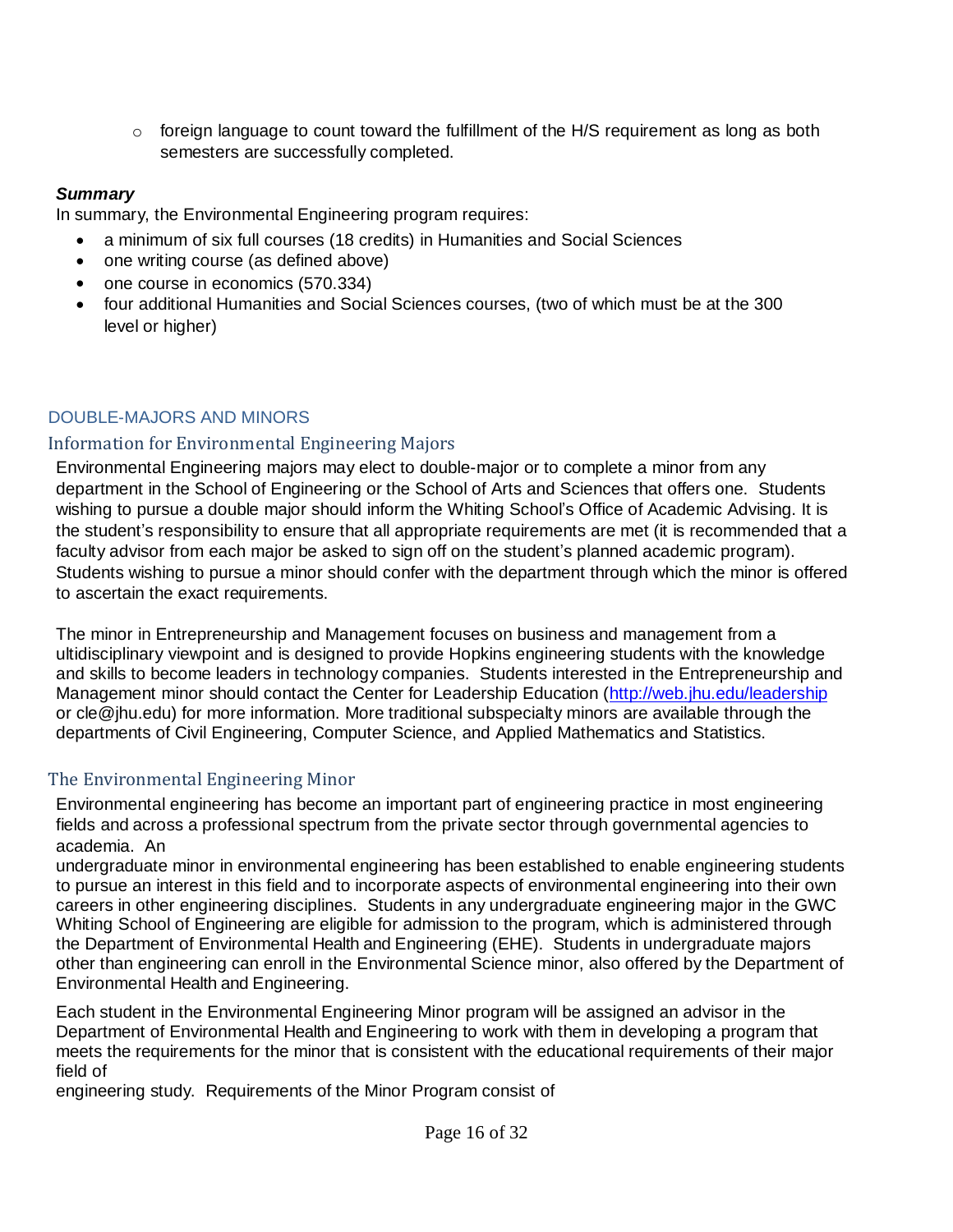- a set of "core" science and mathematics courses, already common to the civil and chemical engineering majors,
- four required courses (total of 11 credits) in environmental engineering, and
- two elective courses, one of which is taken at the freshman or sophomore level and the other of which is taken at the junior or senior level.

Students with a strong interest in Environmental Engineering may also wish to consider the Whiting School's Honors B.S./M.S.E. Program. Under this program, outstanding students completing ABETaccredited B.S. programs in engineering disciplines can apply for direct continuation into the M.S.E. Program in Environmental Engineering, which is administered by the Department of Environmental Health and Engineering.

Below are the course requirements for the Environmental Engineering Minor.

EE MINOR CORE COURSES (advanced placement credits and/or equivalent courses in other schools or departments are acceptable, subject to advisor approval)

| 110.108 Calculus I                                | 4 credits |
|---------------------------------------------------|-----------|
| 110.109 Calculus II                               | 4         |
| 110.202 Calculus III                              | 4         |
| 550.291 Linear Algebra and Differential Equations | 4         |
| 030.101 Introductory Chemistry I                  | 3         |
| 030.102 Introductory Chemistry II                 | 3         |
| 030.105 Introductory Chemistry Laboratory         |           |
| 030.106 Introductory Chemistry Laboratory         |           |
| 171.101 General Physics I                         | 4         |
| 171.102 General Physics II                        | 4         |
| 173.111 General Physics Laboratory                |           |
| 173.112 General Physics Laboratory                |           |

## EE MINOR CURRICULUM (a total of 18 credits is required)

*Required Courses* (total of 12 credits)

- 570.303 (N,E), Environmental Engineering Principles and Applications, 3 credits, fall
- 570.304 (N,E), Environmental Engineering and Science Laboratory, 3 credits, spring
- 570.305 (N,E), Environmental Engineering Systems Design, 4 credits, fall

*EE MINOR Elective Courses* (total of 6 credits). One course from each of two groups is required. Group A\*\* - Introductory courses at the freshman and sophomore level. One course required.\*

- 570.108 Introduction to Environmental Engineering
- 570.205 Ecology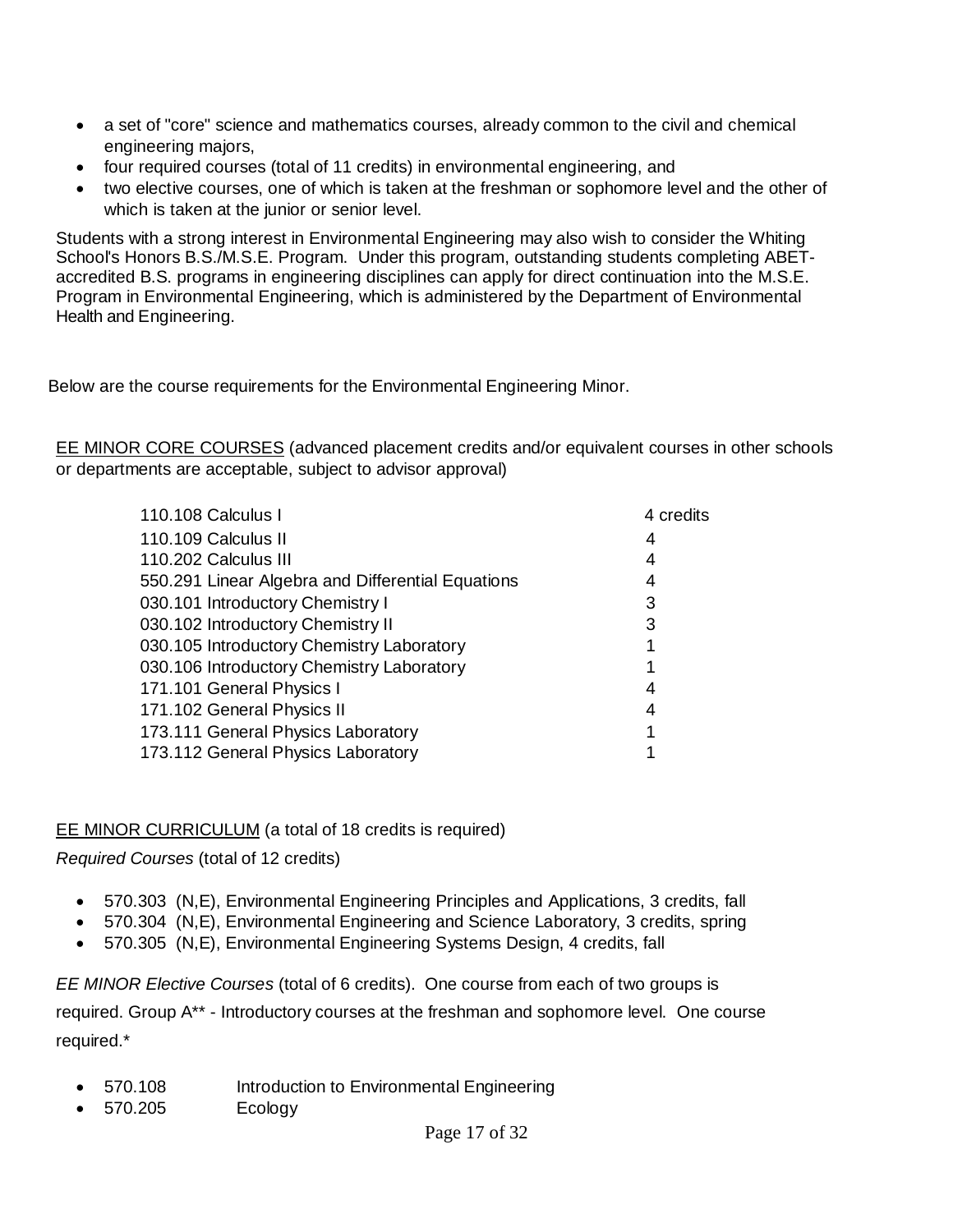- 570.239 Current and Emerging Environmental Issues
- 570.317 Paleoecology
- 570.328 Geography and Ecology of Plants
- 020.151 General Biology I
- 270.220 The Dynamic Earth: An Introduction to Geology
- 500.111 Energy and the Environment

Group B\*\* - Engineering science courses that are developed for juniors and seniors, and also introductory graduate level courses. One course required. **Double counting of these courses with specified required courses in the student's major is not allowed.**

- 270.320 The Environment and your Health
- 570.353 Hydrology
- 570.411 Engineering Microbiology
- 570.442 Environmental Organic Chemistry
- 570.443 Aquatic Chemistry
- 570.445 Physical/Chemical Processes in Environmental Engineering I
- 570.446 Biological Processes for Water and Wastewater Treatment
- 570.491 Hazardous Waste Management
- 030.201 Intermediate Organic Chemistry
- 030.204 Intermediate Chemistry
- 030.301 Physical Chemistry I
- 270.369 Introduction to Geochemistry
- 270.401 Geochemical Kinetics
- 270.410 Global Climate Change: Introduction
- 540.301 Chemical Kinetics and Reactor Design
- 540.303 Transport Phenomena I
- 550.310 Introduction to Probability and Statistics
- 560.435 Probability and Statistics in Civil Engineering

\*Substitution for one required course may be possible under special circumstances, with explicit approval of the environmental engineering minor advisor.

\*\*Additional course electives are possible but require approval of the environmental engineering minor advisor.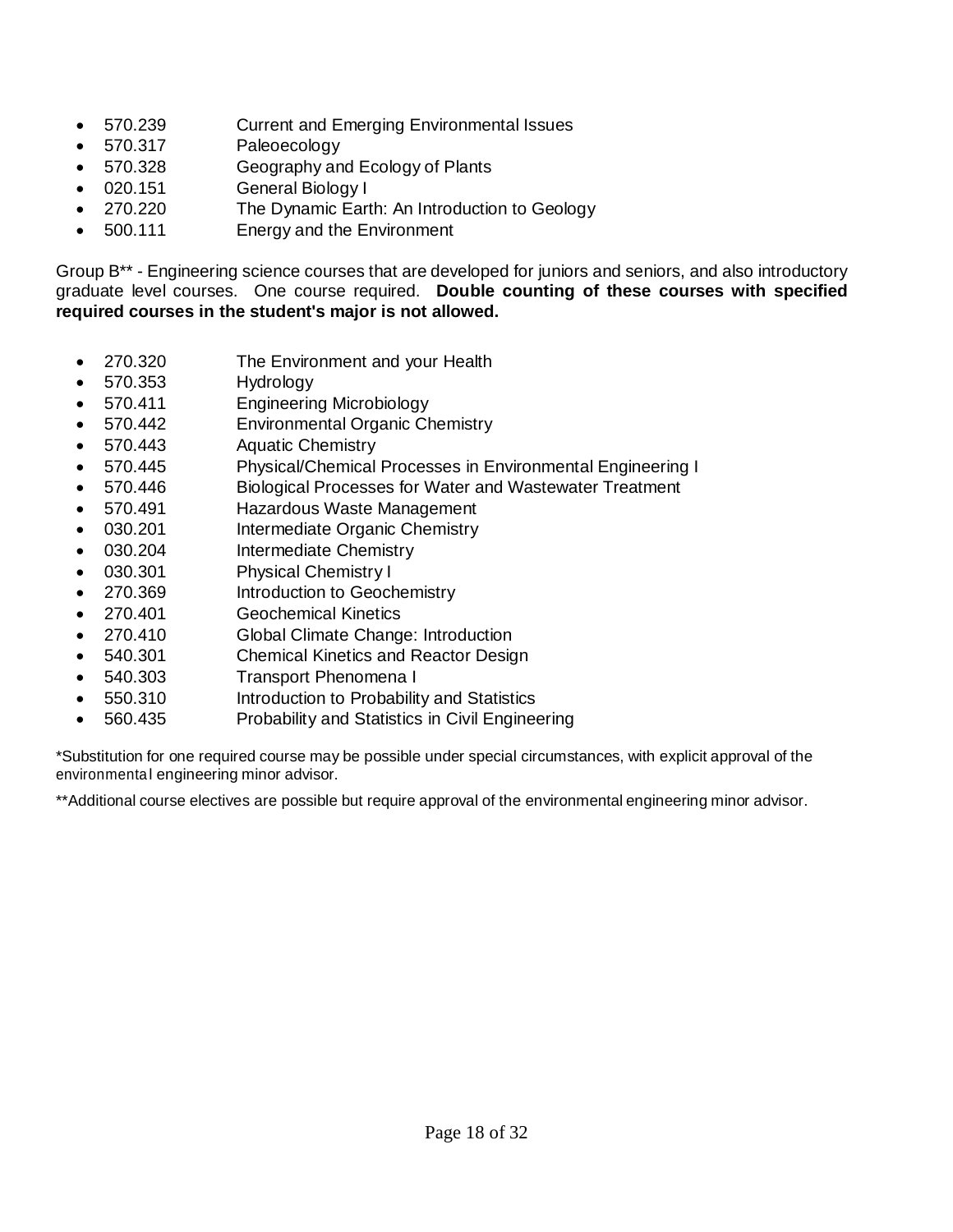## <span id="page-17-0"></span>The Minor in Engineering for Sustainable Development

Engineers will be increasingly called upon to help devise solutions to the tremendous problems of poverty,

inequality, and social and environmental dislocation that afflict major parts of the globe in the 21<sup>st</sup> century. Working as an engineer in this context involves negotiating highly complex social, economic and political realities and dealing with a wide range of institutions and actors, including national and local governments, multilateral lenders such as the World Bank, diverse non-governmental organizations (NGOs) and local communities. It also increasingly involves working in interdisciplinary teams with social scientists, public health and medical workers, humanitarian aid workers, bankers, politicians and the like. "Sustainable" development implies a development path that is socially equitable, culturally sensitive, and environmentally appropriate over a multi-generational time frame.

The Minor in Engineering for Sustainable Development exposes engineering students to some of the key issues related to development, methods of information-gathering in diverse and difficult settings, and working effectively with non-engineers on complex problems. We begin with a one-semester core course that surveys the various issues involved, followed by an individually-designed but coherent program organized around a particular theme, disciplinary approach or region of the world. We conclude with a one-semester seminar in which students come together and share their experiences and insights from their various program trajectories.

#### *The Minor in Engineering for Sustainable Development Program: Structure and Content*

Students pursuing the minor are required to take seven courses.

- core course is 570.110 Introduction to Engineering for Sustainable Development.
- five additional courses will be selected in a program devised in consultation with the Minor advisor.

Of the five additional courses:

- $\circ$  Three must be grouped around a specific theme, region or within a specific discipline. Themes might include, for example, public health, environment, or economic development. Regions include Africa, Latin America or Asia. Disciplinary concentrations might be in Anthropology, Economics, Geography, History, Political Science, Public Health or Sociology.
- o Three of the courses must be at the 300-level or above.
- o One of the courses must cover methods for gathering and evaluating information in a development context. Examples include:
	- 070.319 The Logic of Anthropological Inquiry
	- 070.347 Discourse Analysis: Stories and their Structures
	- 280.345 Biostatistics in Public Health
	- 280.350 Introduction to Epidemiology
	- 230.202 Research Methods for the Social Sciences

All courses must be completed with a grade of C- or better to qualify for the minor. At least two semesters of foreign language study are strongly recommended but not required. Students who participate in a Study Abroad program for a semester can, with the minor advisor's consent, use this experience to count in place of one of the required courses.

The value of this program will be enhanced by some form of hands-on experiential project, whether at a field site in a developing country, in support of field-workers in other divisions of the university or in distressed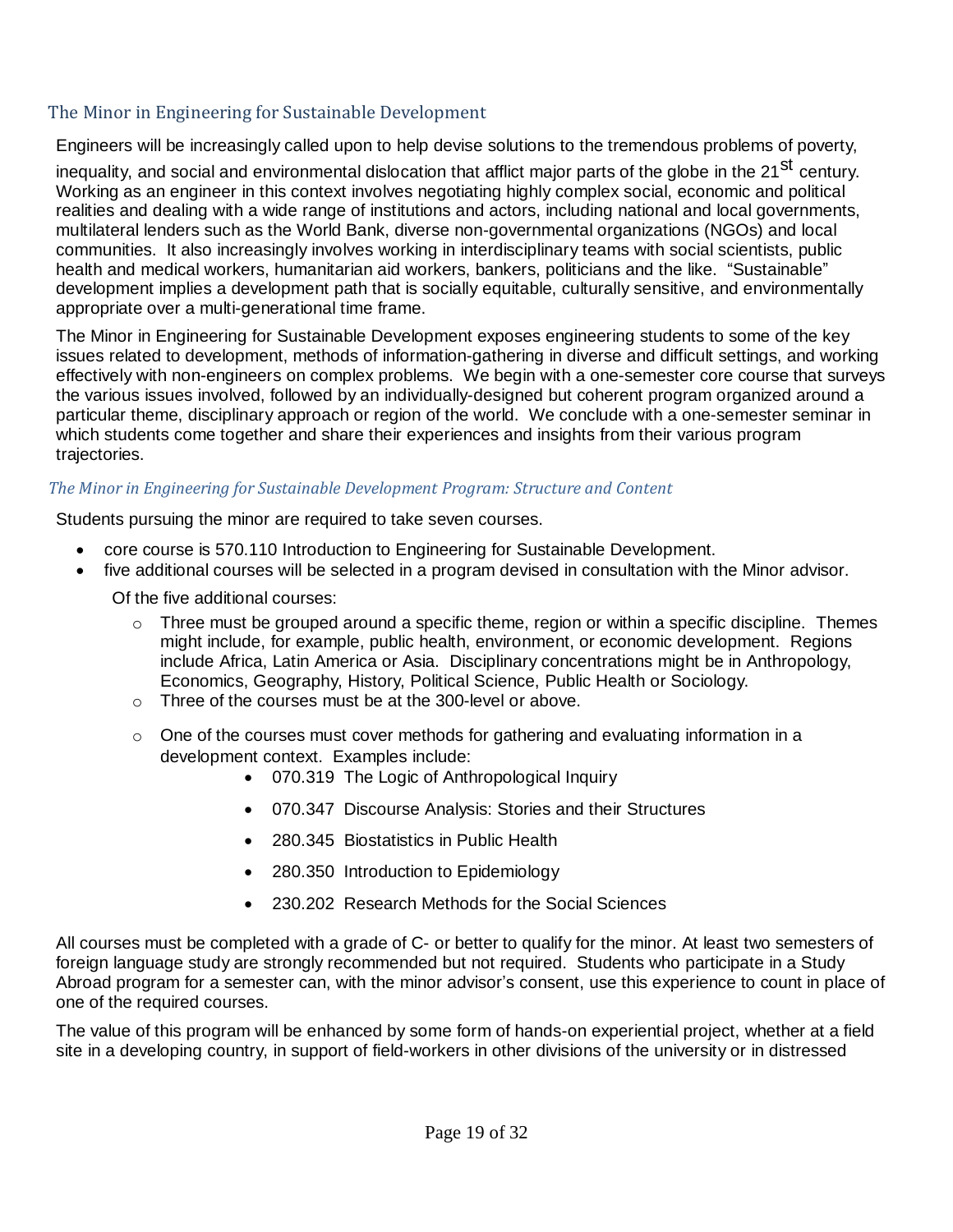communities in Baltimore. This experience is not required for the minor. It might take one of the following forms:

- **Field work in collaboration with Engineers Without Borders.**
- Providing technical support to "clients" at Hopkins (for example, at the Bloomberg School of Public Health) who are engaged in field projects in developing countries. This might involve, for example, developing dedicated software for data management, devising robust and easy-to-use test kits for environmental toxins or medical conditions, or facilitating interactive analysis and project planning between researchers in Baltimore and the field personnel.
- Participating in programs being developed by the JHU Center for Social Concern, with its growing service learning component. This would allow students to work on projects in Baltimore which offer an ample field for identifying and responding to social and environmental problems.

## <span id="page-18-0"></span>The Minor in Engineering for Sustainable Development Program Eligibility

The minor is open to undergraduates in any of the engineering disciplines in the Whiting School of Engineering. Students in Arts & Sciences may also pursue the minor with the permission of the program director.

For further information, contact: Dr. Erica Schoenberger, ericas@jhu.edu, 410-516-6158.

### <span id="page-18-1"></span>Minor in Environmental Sciences

The environmental sciences minor has been developed to encourage and facilitate studies in environmental sciences by students completing degrees in the other science and engineering disciplines. The environmental sciences (ES) minor requires:

- **•** completion of a set of courses in the core sciences,
- two introductory courses dealing with the environment, and
- three or more upper-level environmental sciences courses, as described below.

### *Core Sciences (ES Minor)*

Because of the interdisciplinary nature of environmental science, it is important that professionals from various areas of expertise acquire a common language and set of core concepts to make discussion and cooperation possible. The following courses represent the minimum set of requirements:

### **Mathematics (12 credits)**

- <sup>1</sup>10.108 Calculus I
- **110.109 Calculus II**

At least one of these four courses: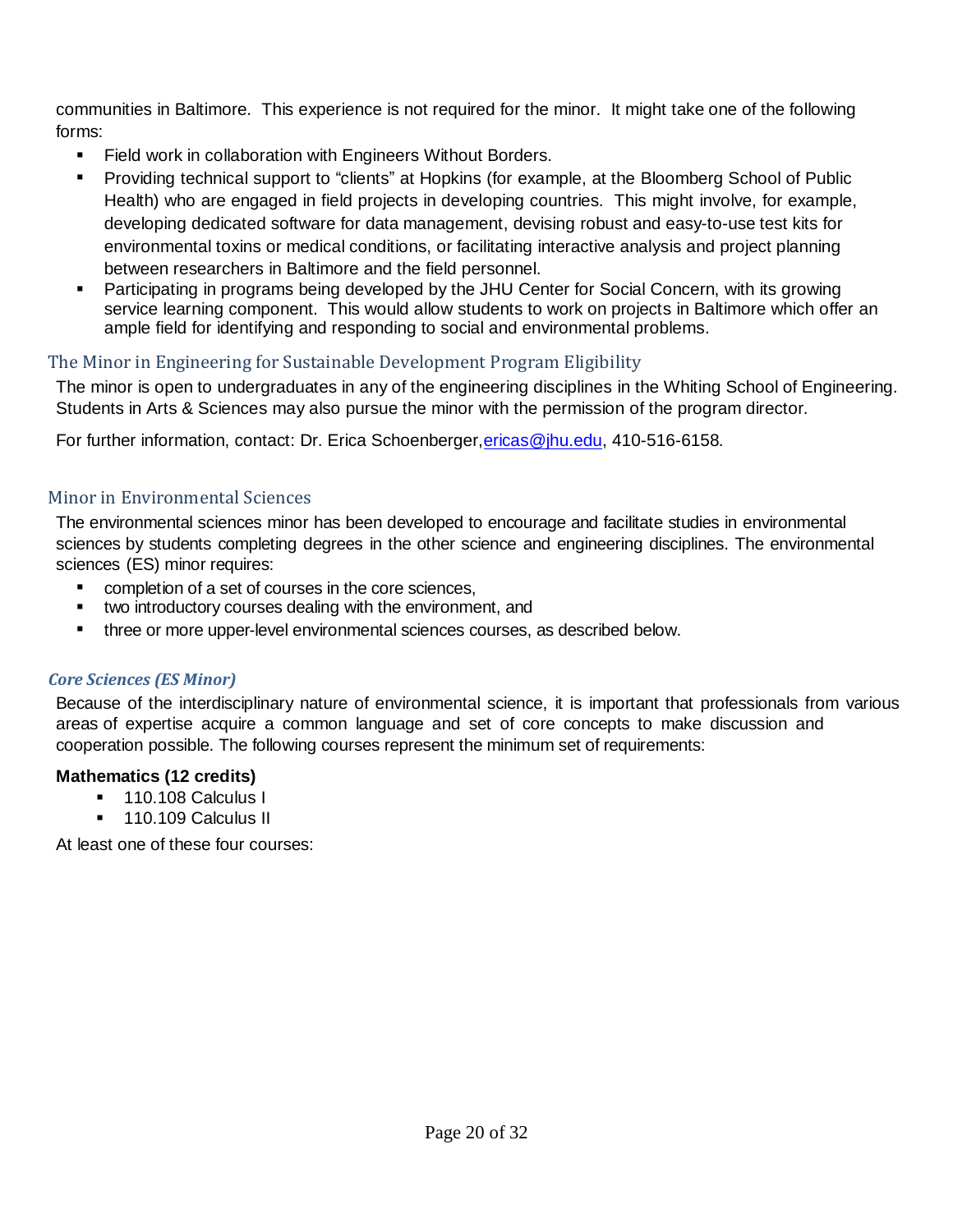- **110.201 Linear Algebra**
- **110.202 Calculus III**
- **110.302 Differential Equations with Applications**
- 550.291 Linear Algebra and Differential Equations

#### **Biology (3 credits)**

• One course, such as 020.151 General Biology

#### **Physics (10 credits)**

- **171.101 Physics I**
- <sup>1</sup> 171.102 Physics II
- <sup>1</sup> 173.111 General Physics Lab I
- <sup>1</sup> 173.112 General Physics Lab II

#### **Chemistry (13 credits)**

- 030.101 Intro Chemistry
- **030.104 Intro Organic Chemistry**
- 030.105 Intro Chemistry Lab
- **030.106 Intro Chemistry Lab**

#### **Environmental Sciences:**

Students must take two introductory courses dealing with the environment and three or more of the upper-level environmental science courses on the following lists:

#### Introductory Courses (6 credits)

- **570.110 Introduction to Engineering for Sustainable Development**
- **570.205 Ecology**
- **570.239 Current and Emerging Environmental Issues**
- 270.110 Freshman Seminar: Sustainable and Non-Sustainable Resources
- **270.220 The Dynamic Earth: An Introduction to Geology**
- **270.221 The Dynamic Earth Lab**

Upper-Level Courses (9 credits)

- 570.239 Current and Emerging Environmental Issues
- 570.328 Geography and Ecology of Plants
- **570.353 Hydrology**
- **570.411 Environmental Microbiology**
- 570.424 Air Pollution
- **570.441 Environmental Inorganic Chemistry**
- **570.442 Environmental Organic Chemistry**
- **570.443 Aquatic Chemistry**
- 570.445 Physical and Chemical Processes in Environmental Eng I
- 570.446 Biological Processes for Water and Wastewater Treatment
- 570.491 Hazardous Waste Engineering and Management
- **270.302 Aqueous Geochemistry**
- 270.321 Intro Oceanography
- 270.350 Sedimentary Geology
- 270.311 Geobiology
- 270.313 Isotope Geochemistry
- **270.314 Field Course in Soil Formation**
- 270.375 Groundwater
- 270.394 Global Geochemical Cycles and Climate Change

Page 24 of 32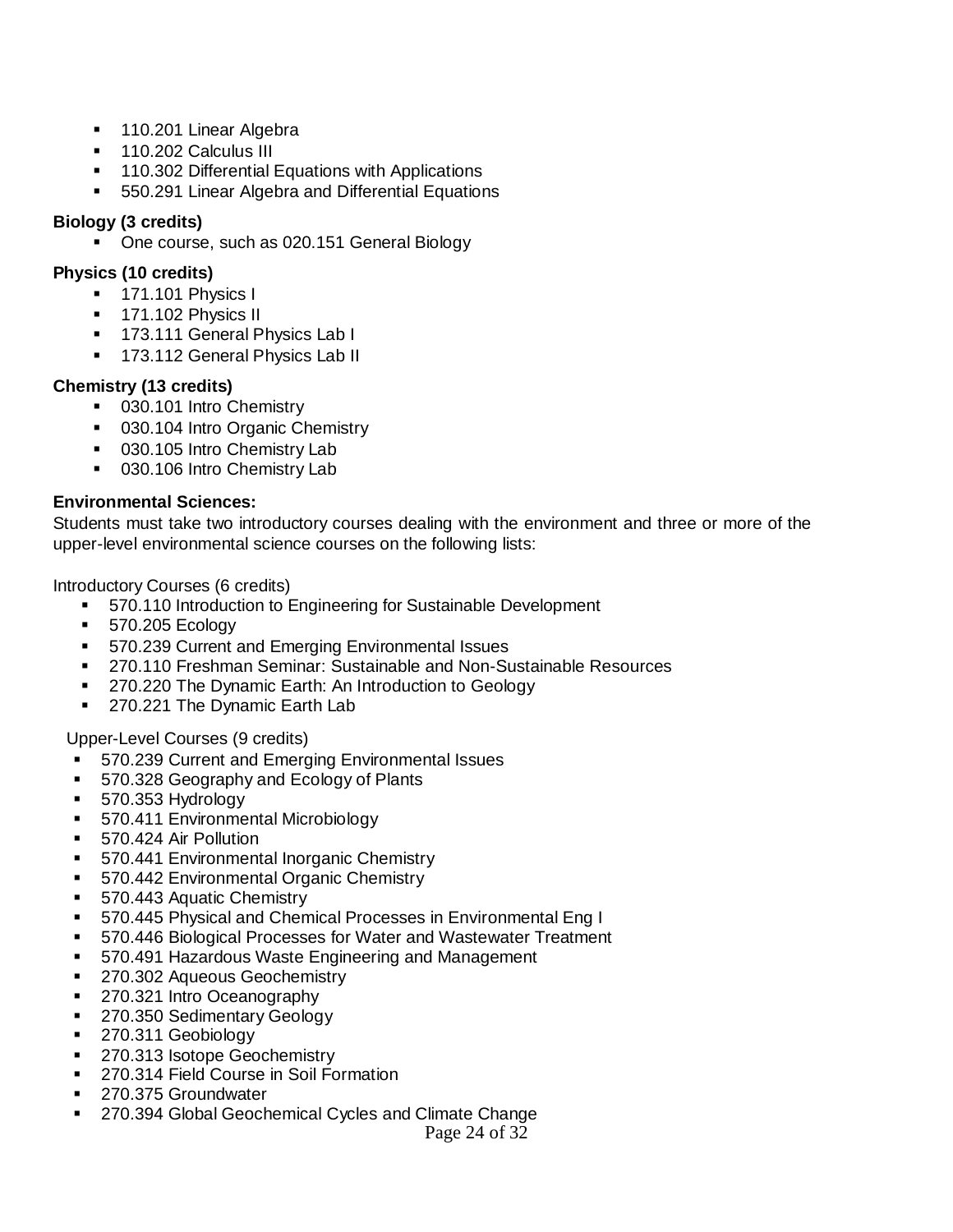#### *Pairing a Major with the Environmental Sciences Minor*

Many of the most creative and productive advances in environmental sciences in recent years have come from scientists trained in traditional disciplines (biology, chemistry, geology, physics, and engineering) who have devoted themselves to the study of environmental problems. Completion of the degree requirements of a traditional discipline provides depth and rigor that, when supplemented with additional academic training in environmental science, can be applied to professional work in a variety of environmental subjects, as the following examples show:

**Biological Processes:** Response of ecosystems to change, microbial degradation of pollutants, biogeochemical cycling of greenhouse gases. Illustrative majors: Biology, Biomedical Engineering, Biophysics, Biochemical Engineering.

**Physical Processes:** Erosion of hillslopes, rivers, and coastlines; sediment production, transport, and fate; groundwater, movement of contaminant plumes; oceanography; atmospheric physics; aerosol formation; global warming. Illustrative majors: Civil Engineering, Chemical and Biomolecular Engineering, Mechanical Engineering, Physics, Earth and Planetary Sciences.

**Environmental Chemistry:** Environmental fate of pollutants, water and wastewater treatment, geochemistry, atmospheric chemistry, ozone depletion, acid rain. Illustrative majors: Chemistry, Chemical and Biomolecular Engineering, Earth and Planetary Sciences, Materials Science and Engineering.

**Environmental Systems:** Environmental modeling, risk assessment, environmental systems design, pollution control strategies. Illustrative majors: Civil Engineering, Applied Mathematics and Statistics.

### <span id="page-20-0"></span>THE CONCURRENT 5-YEAR BACHELOR'S/MASTER'S PROGRAM

The Department of Environmental Health and Engineering offers a concurrent five-year BS/MS and BS/MSE program. The department strongly prefers applications to be submitted by the end of the fall semester of the junior year.

To apply for admission, the student must submit an online application at [http://grad.jhu.edu/apply/combined-degree-student/.](http://grad.jhu.edu/apply/combined-degree-student/) In addition, the student will need to present a statement of purpose, three letters of recommendation, and college transcripts.

Upon acceptance into the program, students will be asked to develop an outline of their proposed academic program with their advisor. Please contact your advisor if you have questions or would like to consider applying to the program.

**A note about double counting for BSE-MSE students.** BSE-MSE students are not permitted to double count credits taken in their undergrad program towards their Master's program required credits. However, if

1) a course that is required for the Master's program is taken as an undergrad during their time at Hopkins and

2) they did not use the course to count towards their undergrad graduation requirements credits then they are permitted to use these credits towards their Master's program requirements. In order to complete an EHE Master's, 30 credits of graduate level, approve courses are required.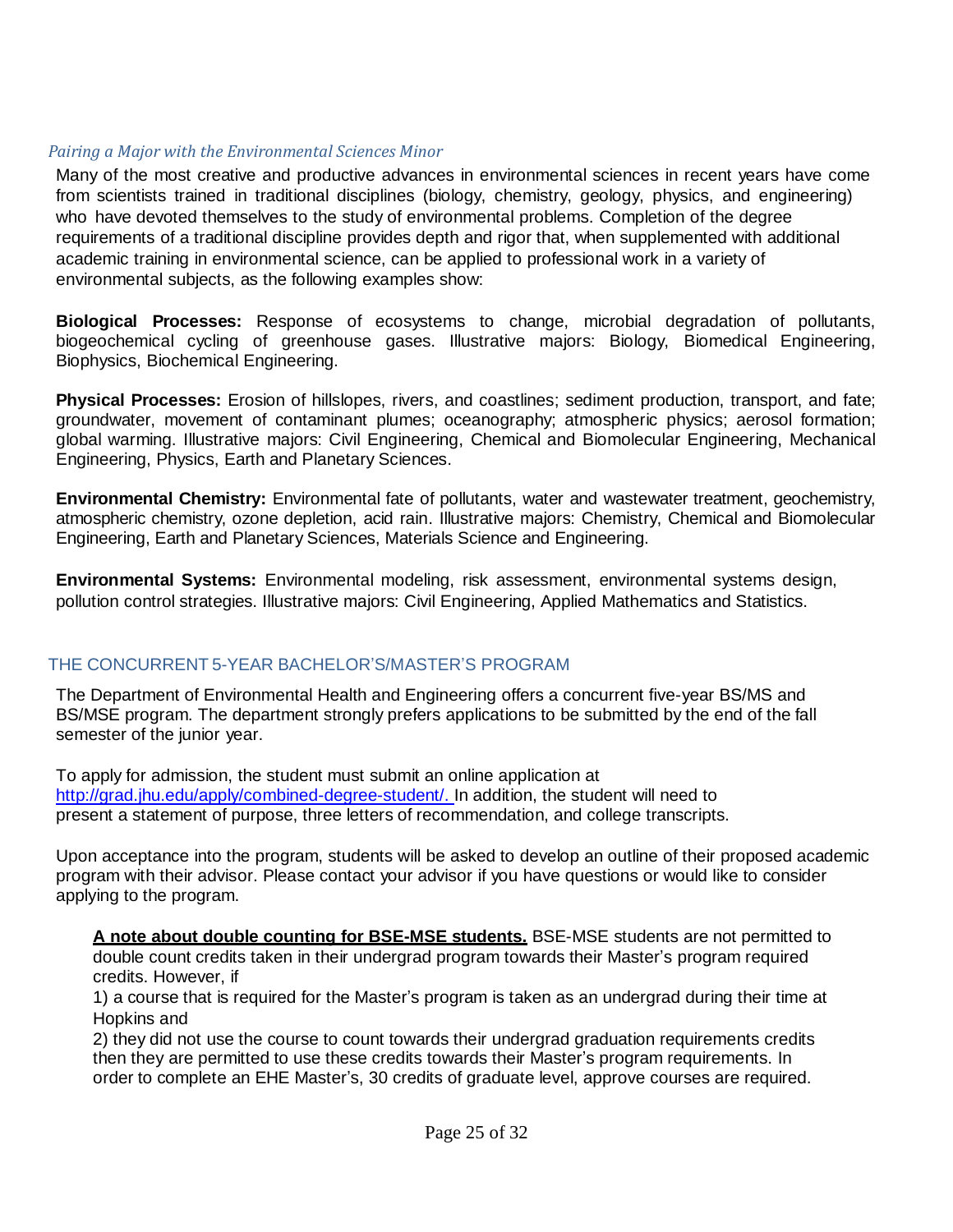BSE-MSE students who take a required course in their undergrad program but do not use it to count towards their undergrad program required graduation credits may count that course towards their 30 credit Master's program credit requirement.

Students 1) must work with their advisors to confirm that the Hopkins courses are required for their Master's program and 2) they must submit a copy of their Junior checkout sheet demonstrating that they did not previously use the Master's level course to fulfill undergraduate graduation credit requirements.